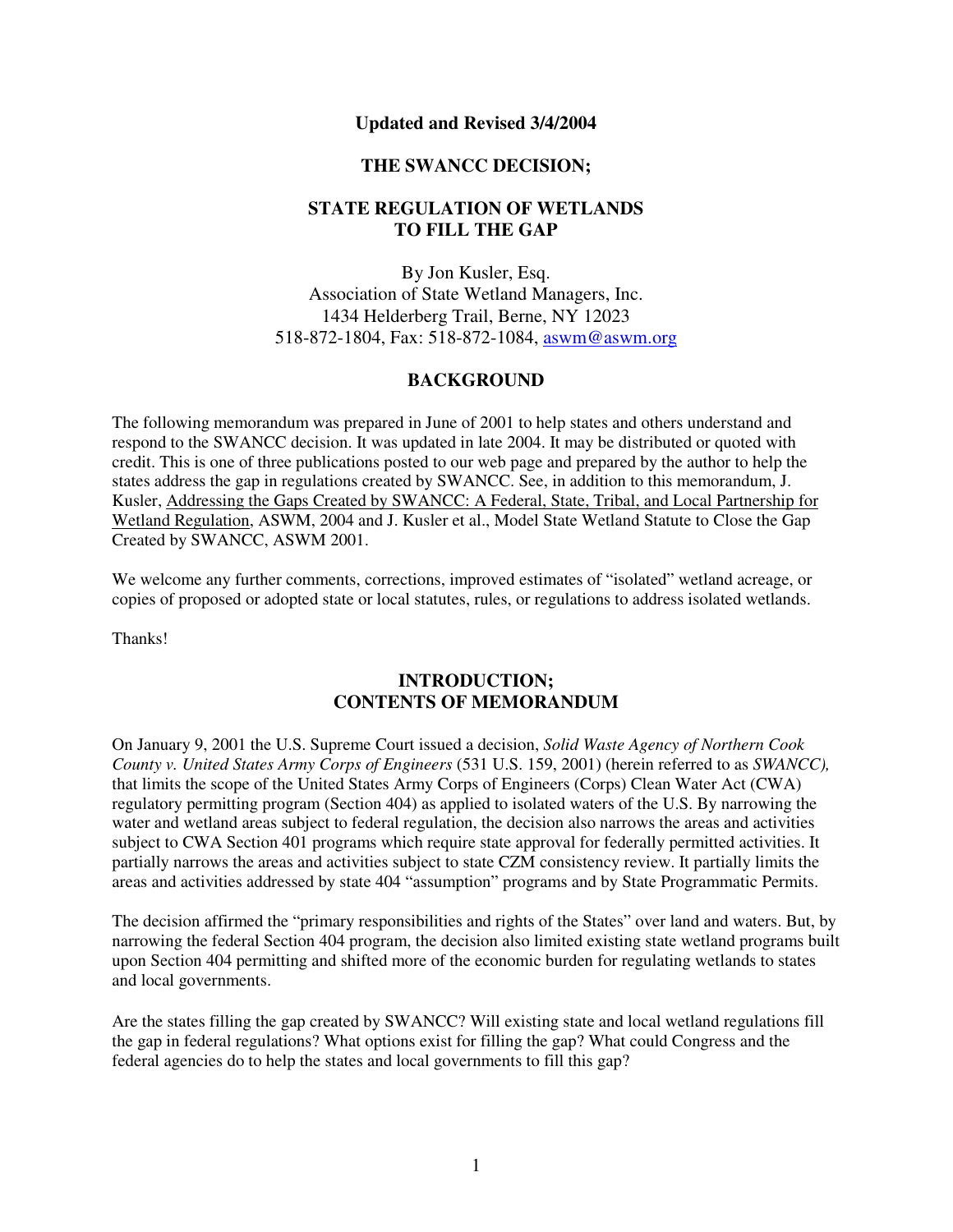The following discussion first describes the SWANCC decision. It then describes administrative actions to interpret SWANCC by the Corps and the U.S. Environmental Protection Agency (EPA) in the three years since the decision. This is followed by a description of federal district court and appellate court decisions concerning the scope of Section 404 waters since SWANCC. It considers existing state regulations and regulations adopted by the states to fill the gap created by SWANCC. It concludes with a discussion of options for filling the gap.

## **THE SWANCC DECISION**

#### **Facts of the Decision**

In the case, Chief Justice Rehnquist, writing for the majority of a narrowly divided Court (a 5-4 decision), held that the Corps' denial of a Section 404 permit to the Solid Waste Agency of Northern Cook County to fill several permanent and seasonal ponds that served as a heron rookery was invalid because the Corps lacked jurisdiction over these ponds under Section 404(a) of the Water Pollution Control Amendments of 1972 and the CWA of 1977. These ponds were located on a 533-acre parcel purchased by a consortium of 23 suburban cities and villages as a disposal site for nonhazardous solid waste. The site was an abandoned sand and gravel pit operation that had reverted to a successional forest. Remnant excavation ditches had evolved into a scattering of permanent and seasonal ponds varying in size from under one tenth of an acre to several acres, and from several inches to several feet deep.

The solid waste agency had applied for and received a number of state and local permits. These included a special use planned development permit from the Cook County Board of Appeals and from the Illinois Department of Conservation. The solid waste agency also secured water quality certification from the Illinois Environmental Protection Agency.

The solid waste agency also sought a Section 404 permit from the Corps, who initially concluded that it had no jurisdiction over the site because it contained no "wetlands", or areas which support "vegetation typically adapted for life in saturated conditions." (Slip Opinion) However, the Illinois Nature Preserves Commission informed the Corps that a number of migratory bird species had been seen at the site. The Corps ultimately found that approximately 121 bird species had been observed at the site, including "several known to depend upon aquatic requirements for a significant portion of their life requirements." (Slip Opinion) The Corps reconsidered its initial conclusion and in 1987 formally determined that the area, while not wetlands, qualified as "waters of the United States" pursuant to the Migratory Bird Rule (see below). The Corps refused to issue a Section 404 permit because it concluded that SWANCC had not established that its proposal was the "least environmentally damaging, most practical alternative"; that SWANCC's failure to set aside sufficient funds to remediate leaks posed "an unacceptable risk to the public's drinking water supply"; and that project impact upon "area-sensitive species was unmitigatable since a landfill surface cannot be redeveloped into a forested habitat." (Slip Opinion)

The solid waste agency filed suit against the Corps in federal District Court claiming that the Corps did not have jurisdiction. The District Court ruled for the Corps on this issue. The solid waste agency then appealed the jurisdictional determination to the U.S. Court of Appeals for the Seventh Circuit which also ruled in favor of the Corps. The solid waste agency next appealed to the U.S. Supreme Court which accepted the case and overturned the District Court and Court of Appeals and ruled in favor of the consortium.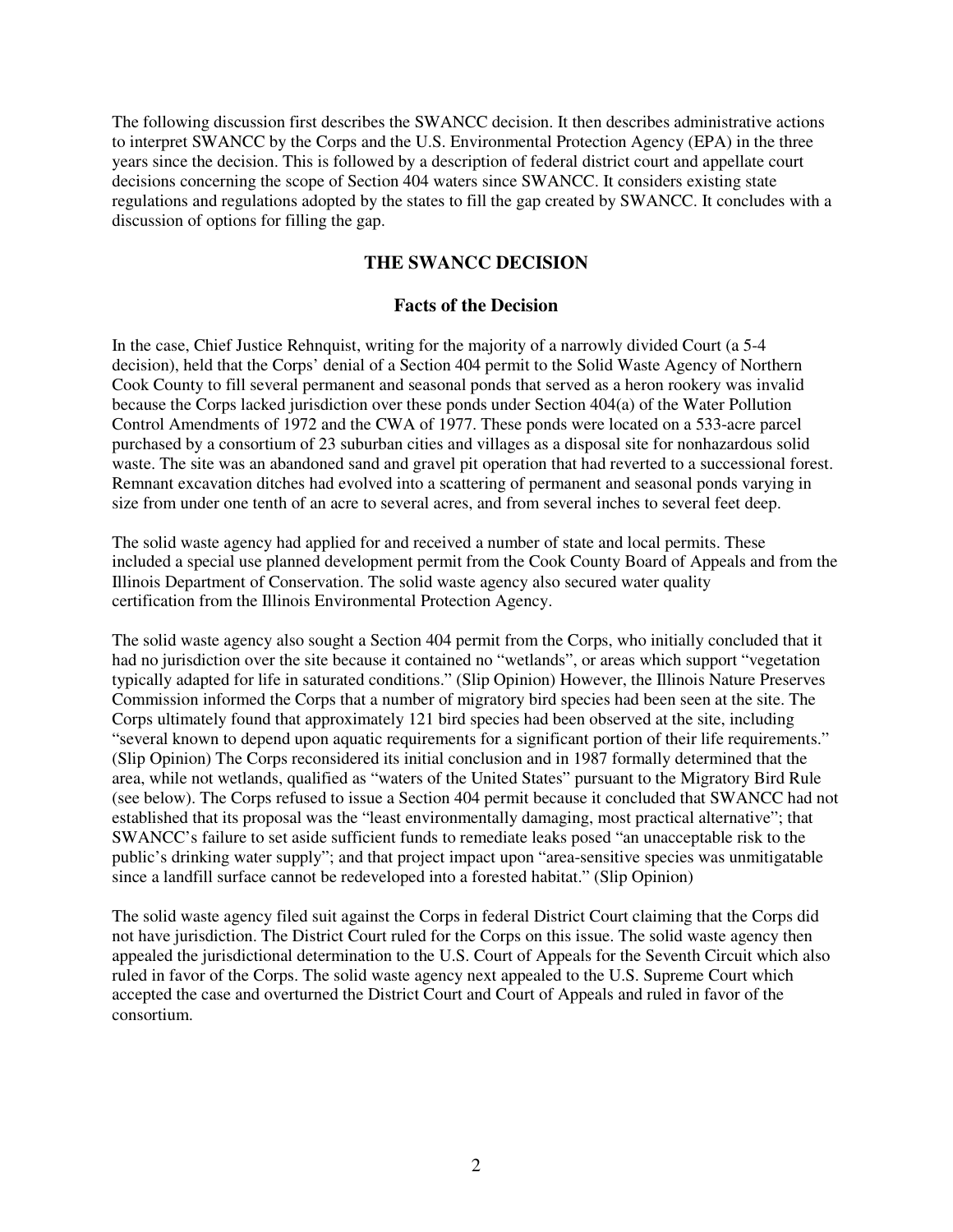Specifically, the Supreme Court (Court) held that the Corps' "Migratory Bird Rule" which the Corps had adopted in 1986, exceeded the authority granted to the Corps by Congress in Section 404(a) and that Corps jurisdiction over these ponds was lacking. The "Migratory Bird Rule" was an administrative interpretation stating that the presence of migratory bird aquatic habitat was sufficient to make such aquatic habitat jurisdictional under 33 CFR 328(a)(3), which provides for CWA jurisdiction over "other waters" based upon the Commerce Clause. The Court held that Congress did not intend Section 404(a) to regulate such isolated waters based solely upon the use of such waters by migratory birds.

The Corps had issued regulations in 1977 defining the term "waters of the United States" to include:

"waters such as intrastate lakes, rivers, streams (including intermittent streams), mudflats, sandflats, wetlands, sloughs, prairie potholes, wet meadows, playa lakes, or natural ponds, the use, degradation, or destruction of which could affect interstate or foreign commerce…" 33 CFR 328.3(a)(3) (1999).

In an attempt to clarify its jurisdiction, the Corps adopted what had been dubbed the Migratory Bird Rule. This Rule provided, in part, that Section 404(a) jurisdiction extended to intrastate waters:

"a. Which are or would be used as habitat by birds protected by Migratory Bird Treaties; or b. Which are or would be used as habitat by other migratory birds which cross state lines…51 Fed. Reg. 41217.

# **The Majority Opinion**

The solid waste agency urged the Court to hold that Congress did not intend Section 404(a) to apply to the isolated waters like those in this case based on their use by migratory birds. Justice Rehnquist, writing for a 5-4 majority, agreed. The Court struck down the application of the "Migratory Bird Rule" to assert CWA jurisdiction over isolated, nonnavigable, intrastate waters that are not tributary or (in the case of wetlands) adjacent to navigable waters or tributaries.

The solid waste agency also urged the Court to hold that Congress lacked the power to regulate isolated waters under the Commerce Clause of the U.S. Constitution but the Court refused to do so although the Court did indicate a strong concern with this issue.

In reaching its decision, the Court stated that a "clear indication" of Congressional intent would have been needed for the Corps to regulate isolated waters. The Court suggested that such a clear indication of intent was needed "where an administrative interpretation of a statute invokes the outer limits of Congress' power." The Court also observed that the "concern is heightened where the administrative interpretation alters the federal-state framework by permitting federal encroachment upon a traditional state power." (Slip Opinion). Finding that there was not a clear indication of Congressional intent, the Court declined to interpret the statute as allowing jurisdiction to be asserted over isolated waters based solely on the basis of their use as migratory bird habitat.

The Court rejected arguments that the Corps had sufficiently broad discretion to issue the Migratory Bird Rule based upon the broad definition of "waters of the United States" contained in the 1972 Water Pollution Control Amendments and comments by members of the Senate and House in the Congressional Record indicating that these Amendments should have the broadest possible interpretation in order to implement a comprehensive water pollution control scheme for the Nation. The Court rejected arguments that Congress endorsed the Corps' interpretation of the 1972 Amendments to apply Section 404 to isolated wetlands and waters by defeating a proposed House Bill in 1977 which would have restricted the scope of the Corps' authority. The Court rejected arguments that 1977 CWA amendments exempting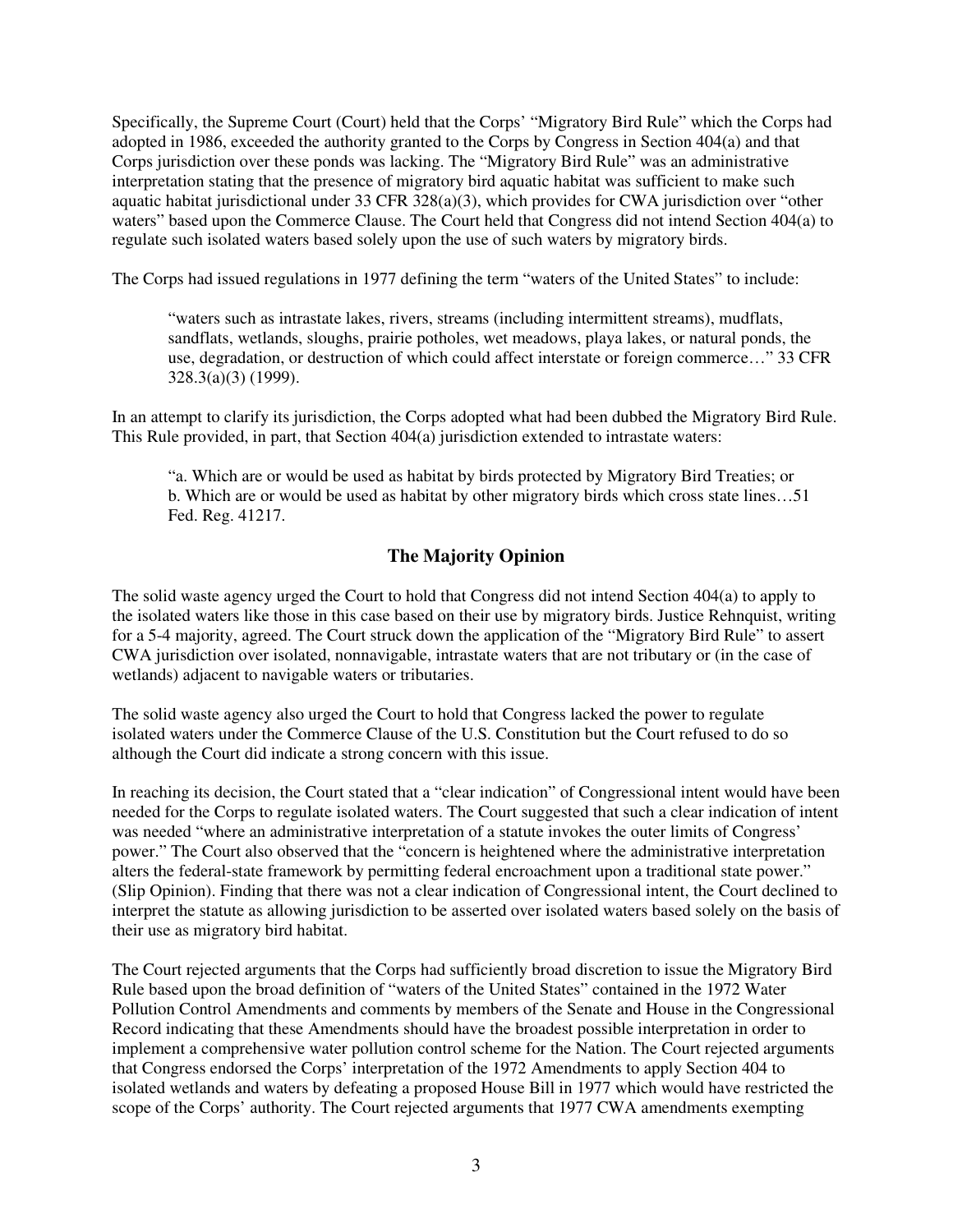some activities and isolated waters and wetlands from regulation and providing a mechanism to delegate to the states power to regulate waters and wetlands other than traditionally navigable waters indicated Congressional intent to regulate such isolated waters and wetlands. In reaching its decision, the Court also observed that "permitting respondents to claim federal jurisdiction over ponds and mudflats falling within the 'Migratory Bird Rule' would result in significant infringement of the States' traditional and primary power over land and water use."

### **The Dissenting Opinion**

Justice Stevens in a well-reasoned and detailed dissenting opinion flatly contradicts the majority opinion on most major points. He was joined in this dissent by Justices Souter, Ginsburg, and Breyer.

Justice Stevens points out at the beginning of the dissent that the Water Pollution Control Amendments of 1972 and subsequent CWA Amendments are "watershed" legislation rather than simply an extension of earlier federal regulation of navigable waters that concerned navigability. He supports this position by extensively examining the legislative history as well as the goals and previous legal interpretations of the CWA.

Citing a great deal of legislative history, Justice Stevens argues that the "text" of the 1972 Water Pollution Control Amendments "affords no support for the Court's [present] holding, and amendments Congress adopted in 1977 do support the Corps' present interpretation of its mission as extending to so called 'isolated' waters." He argues that "(i)ndeed simple common sense cuts against the particular definition of the Corps' jurisdiction favored by the majority." He further argues that "(n)othing in the text, the stated purposes, or the legislative history of the CWA supports the conclusion that in 1972 Congress contemplated—much less commanded—the odd jurisdictional line that the Court has drawn today." (Slip Opinion)

Justice Stevens also examines with care the legislative history and content of the 1977 CWA. In arguing that Congress intended to endorse the Corps' regulation of isolated waters in adopting the 1977 CWA, he quotes from the joint Senate and House Conference Report pertaining to Section  $404(g)(1)$  which was added in 1977. This Section authorizes state "assumption" of Corps permitting authority for some waters. The Conference Report states that Congress intended state "assumption" for phase 2 and phase 3 waters (isolated waters). He argues that "it is the majority's reading, not the agency's that does violence to the scheme Congress chose to put in place."

He also argues that the present decision is partially inconsistent with *Riverside Bayview Homes* in terms of Congressional intent, yet that the majority of the Court refuses to acknowledge these inconsistencies in citing the decision. He notes that the Supreme Court in *Riverside Bayview Homes*  unanimously endorsed the Corps' jurisdiction as applied to an 80-acre parcel of low-lying marshy land, part of a larger area that ultimately abutted a navigable creek. He observed (footnote 2) that "this Court found occasional surface runoff from the property into nearby waters to constitute a meaningful connection."

He also argued on the more fundamental question of the scope of the Commerce Clause (which the majority did not directly consider) that "(t)he Corps' exercise of its Section 404 permitting powers over 'isolated' waters that serve as habitat for migratory birds falls well within the boundaries sets by this Court's Commerce Clause jurisprudence." He observes that "no one disputes that the discharge of fill into 'isolated' waters that serve as migratory bird habitat will, in the aggregate, adversely affect migratory bird populations." He argues that "(i)n addition to the intrinsic value of migratory birds…, it is undisputed that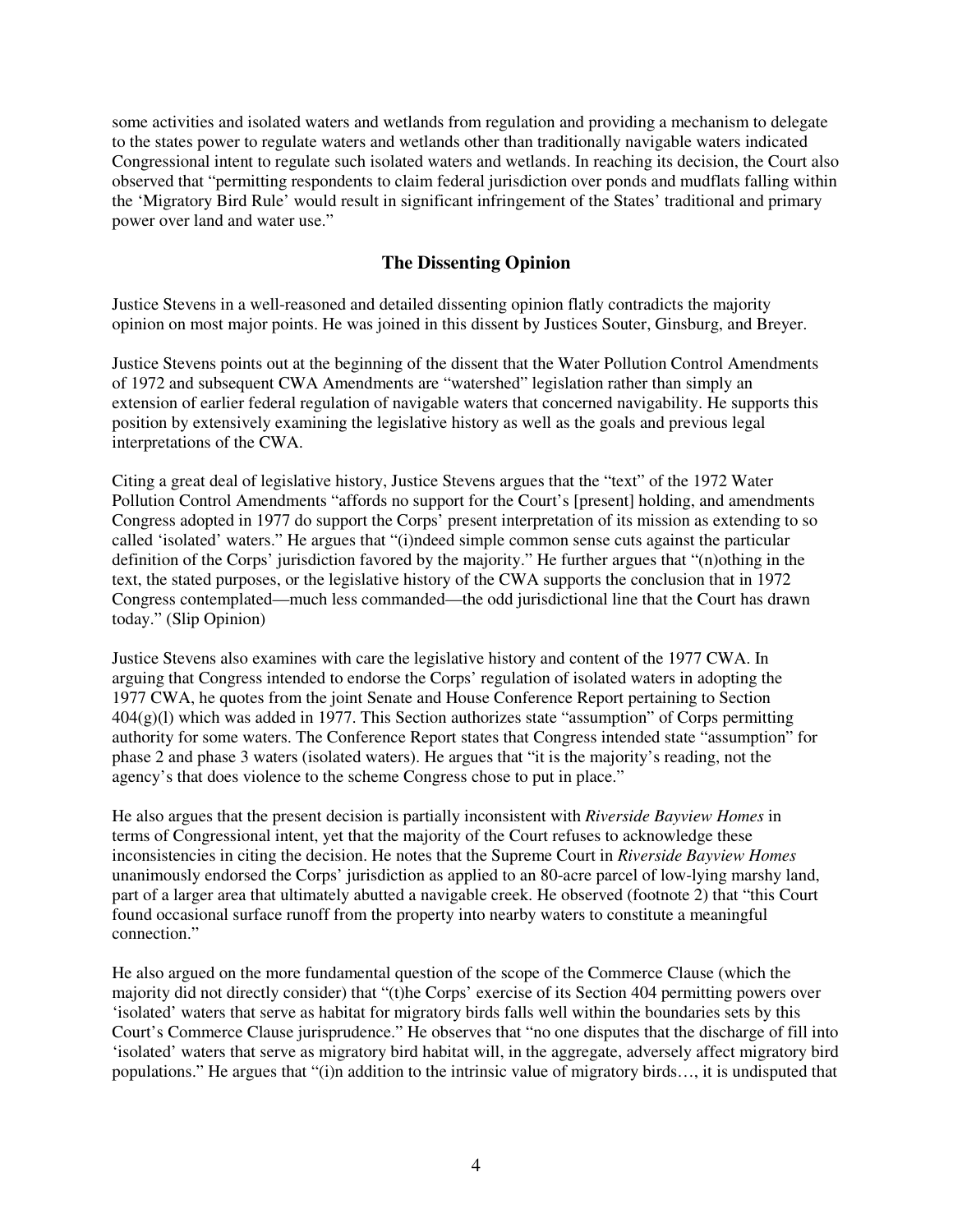literally millions of people regularly participate in birdwatching and hunting and that those activities generate a host of commercial activities of great value." He concludes:

The power to regulate commerce among the several States necessarily and properly includes the power to preserve the natural resources that generate such commerce….Migratory birds, and the waters on which they rely, are such resources. Moreover, the protection of migratory birds is a well-established federal responsibility. As Justice Holmes noted in *Missouri v. Hollan*d, the federal interest in protecting these birds is of 'the first magnitude.'…Because of their transitory nature, they 'can be protected only by national action.' Ibid."

### **Waters Regulated by Section 404**

Although the Court held that the Migratory Bird Rule was invalid, it failed to make clear what waters and wetlands are regulated by Section 404(a). It did provide, in discussing various legal points in the case, some helpful but not entirely consistent hints.

The Court several times quoted from its earlier decision, *United States v. Riverside Bayview Home*s, 474 U.S. 121 (1985), in which the Court held that the Corps had sufficient power under Section 404(a) to regulate wetlands adjacent to navigable waters. The Court, in citing *Riverside Bayview Home*s, observed that in this case "we recognized that Congress intended the phrase 'navigable waters' to include 'at least some waters that would not be deemed "navigable" under the classical understanding of that term." Referring to *Riverside Bayview Home*s, the Court "found that Congress's concern for the protection of water quality and aquatic ecosystems indicated its intent to regulate wetlands 'in separately bound up with the "waters of the United States.'" The Court also observed that "It was the significant nexus between the wetlands and 'navigable waters' that informed our reading of the CWA (Clean Water Act) in Riverside Bayview Homes." In addition, the Court observed: "We said in *Riverside Bayview Homes* that the word 'navigable' in the statute was of 'limited effect' and went on to hold that Section 404(a) extended to nonnavigable wetlands adjacent to open waters. But it is one thing to give a word limited effect and quite another to give it no effect whatever."

How, then, might the Corps and EPA revise their regulations in light of this decision to give the term "navigable" in Section 404(a) "limited effect" but more than "no effect"? Unfortunately, the Court provides contradictory additional suggestions as to how this could be accomplished. At one point in the case the Court suggests a very narrow definition of included waters might be appropriate by stating that "(r)espondents put forward no persuasive evidence that the Corps mistook Congress' intent in 1974" when it adopted initial regulations (which were later revised) limiting the Corps' Section 404 jurisdiction to traditionally navigable waters. However, such reading would give the term "navigable" controlling effect rather than "limited effect". And, the Court endorsed at least regulation of wetlands adjacent to traditionally navigable waters although its endorsement is somewhat roundabout. For example, the Court states that "(i)n order to rule for the respondents here, we would have to hold that the jurisdiction of the Corps extends to ponds that are not adjacent to open water. But, we conclude that the text of the statute will not allow this."

The majority decision also does not explicitly affirm the Corps' regulation of tributaries and wetlands adjacent to tributaries in addition to traditionally navigable waters and their adjacent wetlands although the decision has been broadly interpreted to do so. However, if the decision is read to not only limit the Corps' jurisdiction for isolated wetlands but also tributaries and adjacent wetlands, Congress would then have adopted meaningless legislation when it adopted 404(g) in 1977. Section 404(g) authorizes EPA to approve state programs for "discharge of dredged or fill material into the navigable waters (other than those waters which are presently used, or are susceptible to use in their natural condition or by reasonable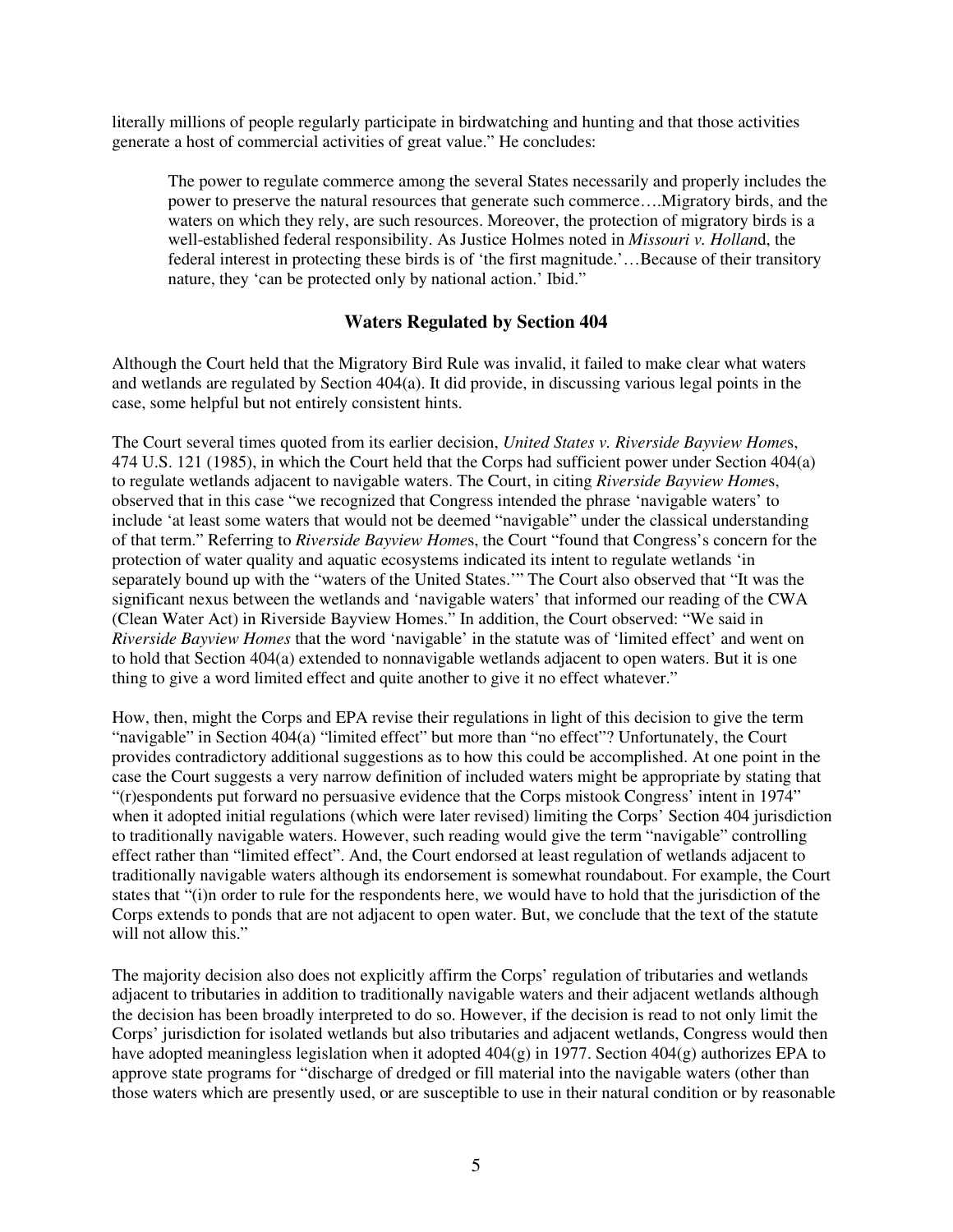improvement as a means to transport interstate or foreign commerce…, including wetlands adjacent thereto". If Corps' jurisdiction were limited only to traditionally navigable waters and their adjacent wetlands, the statute would have nothing to delegate to the states.

What does this all mean?

In his dissent, Justice Stevens characterizes the decision as "one that invalidates the 1986 migratory bird regulation as well as the Corps' assertion of jurisdiction over all waters except for actually navigable waters, their tributaries, and wetlands adjacent to each." That is a fair reading of the whole decision. On the other hand, the majority decision that quotes the *Riverside Bayview Homes* language above could also be interpreted to include additional wetlands "inseparably bound up with the 'waters of the United States'" and wetlands with a "significant nexus between the wetlands and 'navigable waters'". This opens the door for inclusion of at least some wetlands and waters that are not adjacent, tributary, or adjacent to tributaries but have a significant nexus through surface water or ground water to navigable waters for water quality, flood storage and conveyance, navigation or other purposes.

# **Why the Definitions of "Adjacent", "Tributary", and "Significant Nexus" Are Important**

As will be discussed shortly, courts are wrestling with the ambiguities contained in SWANCC and have, not surprisingly, come to different conclusions concerning the scope of waters regulated by the Corps after the decision. States, federal agencies, and not for profit organizations have attempted, with difficultly, to determine how much of a "gap" in regulations SWANCC created. Individual Corps Districts have interpreted key terms differently in making jurisdictional calls. These key terms include "adjacent", "tributary", and "significant nexus". Some differences in the scope of Section 404 permitting requirements depending upon the definitions used for these terms can be illustrated:

### **If SWANNC is interpreted by courts or EPA/Corps to allow the Corps to regulate only traditionally navigable and "adjacent" wetlands.**

If only traditionally navigable waters (not including nonnavigable tributaries) and their adjacent wetlands were regulated under Section 404 (a very broad reading of *SWANCC)*, perhaps as little as 20% of the Nation's wetlands would be subject to federal regulation. Under this scenario, wetlands regulated under the CWA would primarily include river fringing wetlands for larger rivers and streams, lake fringing wetlands for larger lakes, and coastal and estuarine fringing wetlands. It is to be noted that the Section 404 regulations are reduced in scope by *SWANCC* on both private and public lands including the onethird of the Nation's lands in federal ownership. Federal agency decisions on these lands affecting isolated wetlands will no longer be subject to Section 404 permitting although they will be subject to National Environmental Policy Act (NEPA) requirements and the Wetland and Floodplain Executive Orders and the recently published Migratory Birds Executive Order.

Major wetland types not regulated under this scenario would include prairie potholes, wet meadows, river fringing wetlands along small nonnavigable rivers and streams, lake fringing wetlands for smaller nonnavigable lakes, many forested wetlands, playas, vernal pools, seeps and springs, flats, bogs and large amounts of tundra in Alaska. However, the amount actually excluded would also depend upon the interpretation of "adjacency". If an inclusive definition of adjacency is applied (e.g., the 100 year floodplain), many floodplain wetlands like those along the Mississippi may be regulated and the total Section 404 regulated wetlands could range from 30% to 40% of the Nation's wetlands.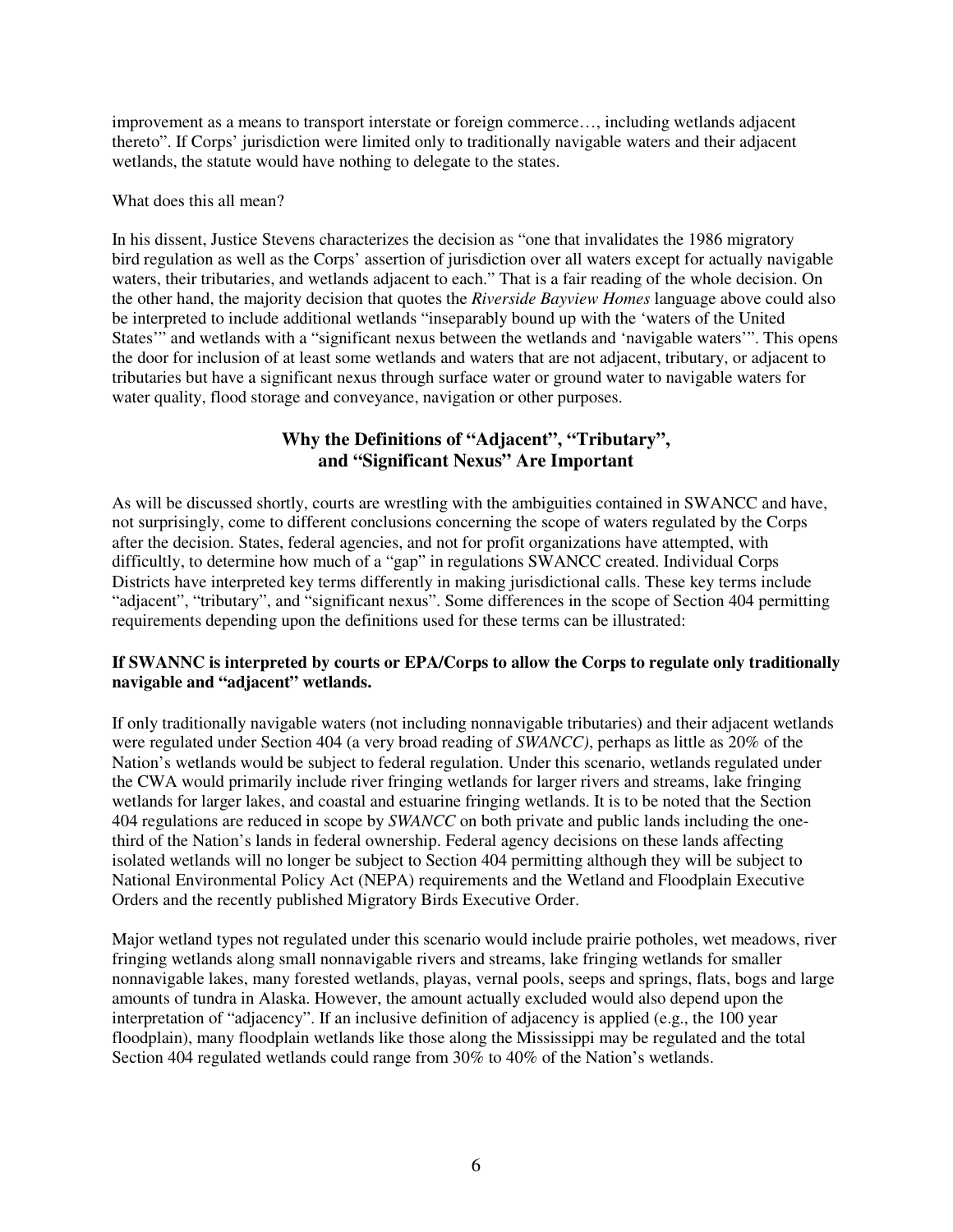#### **If SWANNC is interpreted by the courts or EPA/Corps to allow the Corps to regulate traditionally navigable waters, "tributaries" and "adjacent" wetlands.**

If the Corps and EPA were to regulate not only navigable waters and their adjacent wetlands but also tributaries and wetlands adjacent to all tributaries (the interpretation suggested by Justice Stevens and the most reasonable interpretation of the decision), the total Section 404 regulated wetlands will likely be 40%-60% or more of all wetlands. But, this will also depend, in part, on how the key terms "tributary" and "adjacency" are defined by the Corps and EPA and subsequently interpreted by the courts. For example, if "tributary" were narrowly construed to include only perennial streams, much less riverine and headwater wetland would be included. On the other hand, if "tributary" were broadly construed to include infrequent surface water connections including not only streams but water flowing, along the surface during flood events, a great deal of riverine, depressional, slope and other wetland types could be included as "waters of the U.S." and the total might be 60% or more. The definition of "adjacency" is also very important as suggested above.

Major wetland types along tributaries include most fringe wetlands along smaller rivers and streams, some prairie potholes and other depressions that periodically overflow, some vernal pools, some seeps and springs, some forested wetlands and flats, some tundra, and some bogs. There would continue to be many unregulated prairie potholes, playas, vernal pools, slope and seep wetlands, nonnavigable lake fringing wetlands, forested wetlands, wet meadows, bogs, and tundra unless extremely broad definitions of "adjacency" and "tributary" were applied.

### **If SWANNC is interpreted by the courts or EPA/Corps to allow the Corps to regulate traditionally "navigable" waters, "tributaries", "adjacent" wetlands and other wetlands with a "significant nexus".**

All of the above wetlands would be regulated. However, some additional wetlands with a "significant nexus" to navigable waters wetlands would be regulated even if they are not tributary or adjacent. For example, some prairie potholes might be included that periodically store and discharge flood waters to tributaries even if they are not in themselves tributary or adjacent. Some ground-water fed but isolated wetlands might be included if they were shown to be part of a larger recharge area for navigable streams or their tributaries. But, documentation of such nexus would likely need to be made on a case-by-case basis. A broad interpretation of significant nexus could result in regulation of 80-90% of all wetlands.

Which scenario or combination of scenarios for "waters of the U.S." will ultimately prevail remains to be seen. It will depend in the long run, upon Corps and EPA interpretations of key terms and the willingness of courts to accept those interpretations. Even if SWANCC results in only a one percent loss of federal jurisdiction over America's wetlands, the decision could cause more wetlands to be destroyed than were lost in the past decade.

### **ADMINISTRATIVE ACTIONS; COURT DECISIONS SINCE SWANCC**

### **Guidance from the Corps and EPA**

On January 19, 2001, the General Counsel of EPA and the Chief Counsel of the Corps issued a joint memorandum interpreting Clean Water Act jurisdiction in light of SWAANC (available at [http://www.epa.gov/owow/wetlands](http://www.epa.gov/owow/wetlands/)/). This memorandum was broadly disseminated to the public and Corps and EPA field staff. The memorandum narrowly interpreted SWANCC, but it failed to provide much guidance on the meaning of key terms in the SWAANC decision such as "significant nexus", "adjacent", and "tributary".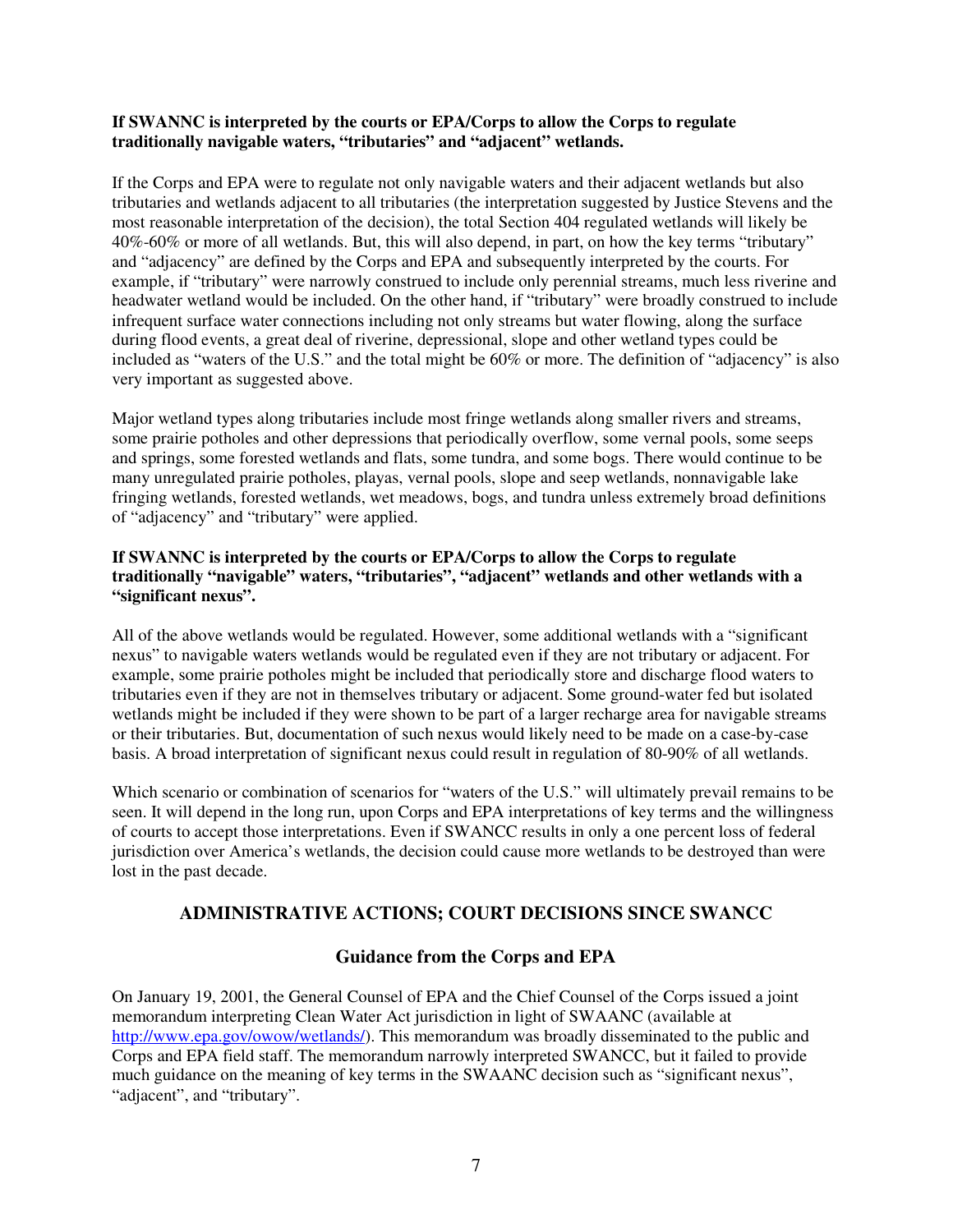# **Corps District Office Interpretation of SWANCC**

In the three years since SWANCC, Corps District offices have interpreted SWANCC quite differently. Some Districts, such as Maryland, have apparently taken a narrow view of SWANCC and have continued to require permits for wetlands with any direct hydrologic connection with waters. Others, like Galveston, have apparently taken a broader view and have not continued to require permits for wetlands like coastal "bays", unless there is a substantial natural drainage channel between navigable waters and wetlands. No study has been done to document the full extent of these differences but they are apparently quite large.

### **Advance Notice for Proposed Rulemaking on CWA Definition of Waters of the United States**

In January of 2003 the Corps and EPA published in the Federal Register an Advance Notice for Proposed Rulemaking on CWA Definition of Waters of the United States. More than 130,000 comments were submitted to the Corps and EPA in response to this rule. Comments were overwhelmingly supportive of a narrow interpretation to SWANCC and continued broad federal Section 404 jurisdiction:

• Comments were submitted by forty three states. Of these, forty one were favorable. Only two argued against for broad interpretation of SWANCC--Alaska and Idaho

States largely reported that a broad reading of SWANCC would substantially undermine their state Section 401 water quality certification and wetland protection efforts (see discussion below).

States were also concerned with impact of a broad interpretation on tributaries to navigable waters. Many states estimated that omission of nonnavigable tributaries would reduce by more than one half regulated waters in the state. See discussion below.

As a result of rumors that the Corps and EPA were about to issue proposed rules broadly excluding some waters from Section 404 regulation, more than 200 members of Congress signed a letter requesting the Corps and EPA not to issue new rules in November 2003. The Administration of EPA announced on December 16, 2003 that new rules would be issued at this point in time.

#### **Court Decisions Interpreting SWANCC**

Since January 2001, there have been at least thirty one decisions interpreting SWANCC. This included the Borden case which was appealed to and argued before the U.S. Supreme Court. It did not, however, result in a formal U.S. Supreme Court decision in this case which involved Corps jurisdiction over "deep ripping" practices in California because there was a tie vote in the Court.

In all but three of the decisions which are briefly described below the courts took a narrow view of SWANCC and have held that waters were jurisdictional in a particular setting. Many of these decisions applied a broad concept of regulated "tributary" to include nonnavigable as well as navigable waters, a broad concept of "adjacency", and a broad concept of "substantial nexus". The following list of decisions is based upon an independent Lexis/Nexis search by the author and lists of cases provided by EPA, the National Wildlife Federation, and the U.S. Department of Justice.

Decisions holding that particular wetlands and waters are subject to CWA jurisdiction include:

**United States v. Deaton,** 332 F.3d 698 (4th Cir., 2003), reh'g (en banc) denied (August, 2003), petition for cert. filed (Court or Appeals upheld the Corp's jurisdiction over a wetland adjacent to a roadside ditch that connects through a culvert and an eight mile long series of nonnavigable ditches and creeks to the navigable Wicomico River and ultimately to the Chesapeake Bay 25 miles later. The Court deferred to the Corp's interpretation of the Clean Water Act to include all nonnavigable tributaries.)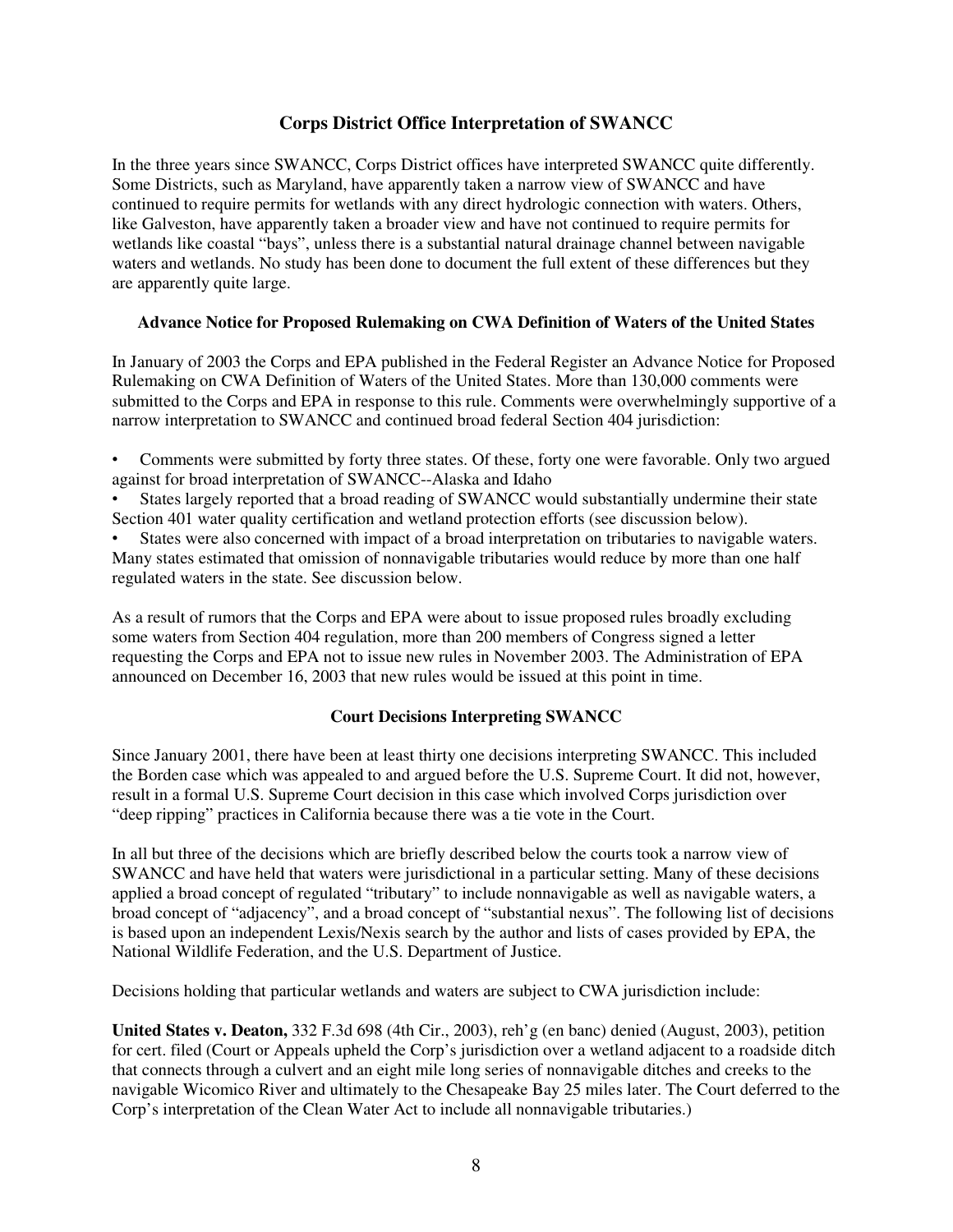**United States v. Rapanos,** 339 F.3d 447 (6th Cir. Aug. 5, 2003), reh'g (en banc) denied (2003) (Court of Appeals reinstated a criminal conviction for filling wetlands which were adjacent and hydrologically connected to a 100 year old man made drain which flowed into a creek which flowed into a navigable in fact river.)

**United States v. Rueth Development Co.,** 335 F.3d 598 (7th Cir, 2003) (Court of Appeals affirmed a consent decree in a Section 404 civil enforcement case which the plaintiff sought to reopen based on SWANCC. The Court upheld CWA act jurisdiction based on adjacency.)

**United States v. Krilich,** 303 F.3d 784 (7th Cir., 2002), cert. denied, 123 S.Ct. 1782 (2003) (Court of Appeals held that SWANCC was not an adequate basis for reopening a 1992 consent decree in a CWA Section 404 enforcement action because SWANCC did not represent such a significant change in the law that refusal to reopen was an abuse of discretion.)

**United States v. Newdunn,** 344 F.3d 407 (4th Cir., 2003), petition for cert. filed (Court of Appeals held that wetlands that abutted and had a hydrologic connection to a drainage ditch which flows via a culvert to nonnavigable portions of a stream before flowing into traditional navigable water were jurisdictional under the CWA. The court also held that Virginia's regulation of waters was based upon independent state powers and were not simply tied to CWA jurisdiction.)

**United States v. Interstate General Co.,** No. 01-4513, 2002 WL 1421411 (4th Cir, 2002) (Court of Appeals rejected the argument in a civil enforcement action that SWANCC restricted CWA jurisdiction to navigable-in-fact waters and wetlands immediately adjacent thereto.)

**Community Ass'n for Restoration of the Env't v. Henry Bosma Dairy,** 305 F.3d 943 (9th Cir., 2002) (Court or Appeals held that a drain that carried flows from an animal feeding operation either directly or by connecting waterways into the Yakima River was jurisdictional under the Clean Water Act.)

**Headwaters, Inc. v. Talent Irrigation District,** 243 F.3d 526 (9th Cir., 2001) (Court of Appeals held that shallow irrigation canals tributary to other waters of the U.S. were jurisdictional.)

**Ailello v. Town of Brookhaven,** 136 F.Supp. 2d 81 (E.D.N.Y, 2001) (District court concluded that nonnavigable pond and creek that flowed into a lake which in turn flowed into a traditional navigable water were jurisdictional.)

**United States v. Buday,** 138 F.Supp. 2d 1282 (D. Mont, 2001) (District court held in a criminal enforcement action that that wetlands surrounding a small, intermittent, non-navigable tributary some 235 miles upstream from the navigable in fact Clark Fork River were jurisdictional under the CWA.)

**United States v. Bruce Dyer,** No. 00-11013 (D. Mass. March 12, 2003) (District court refused to reopen consent decree based upon SWANCC for filling of wetlands adjacent to the Taunton River because the wetlands were adjacent to a navigable waterway.)

**Idaho Rural Council v Bosma,** 143 F.Supp. 2d 1169 (D. Idaho, 2001) (District court held that discharges from a concentrated animal feeding operation were subject to CWA jurisdiction including a spring that ran into a pond that drained across a pasture into a canal that flowed into a creek that was either navigable in fact or flows into a navigable in fact river. The court also concluded that discharges into groundwater that leads to surface water may require a Section 402 permit.)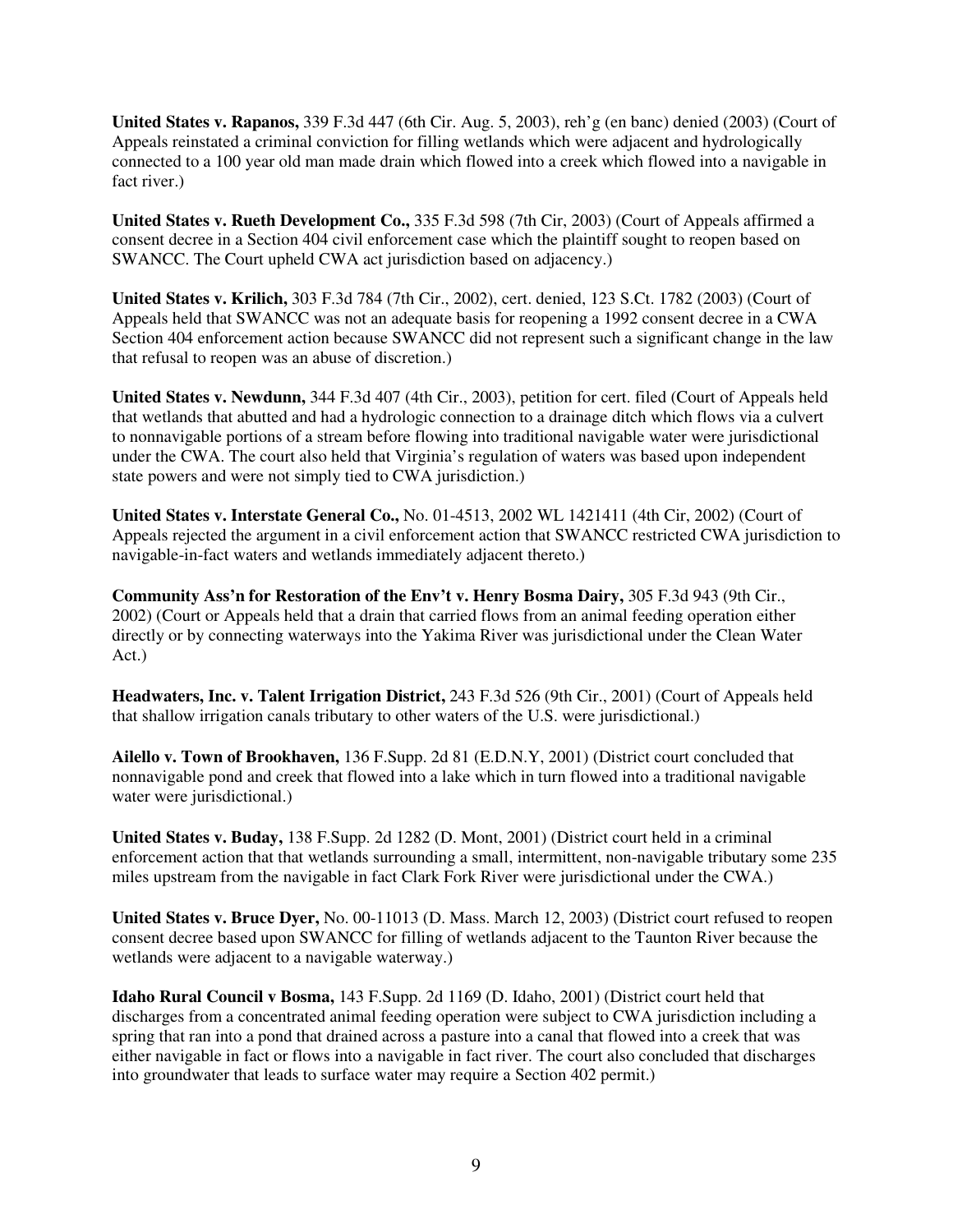**Colvin v United States,** 181 F.Supp. 2d 1050 (C.D., Cal.., 2001) (District court held that the Salton Sea, a large, isolated, navigable in fact lake was a water of the U.S. and unaffected by SWANCC.)

**United States v. Lamplight Equestrian Center, Inc.** No. 00-6486, 2002 WL 360652 (N.D. Ill. 2002) (District court held that CWA jurisdiction existed for a wetland that drained through a man made drainage ditch, then through a 50 foot delta or meandering swale, then into Brewster Creek ( a nonnavigable stream) and ultimately into the navigable in fact Fox River because there was a significant nexus).

**California Sportfishing Protection Alliance v. Diablo Grande, Inc.,** 209 F.Supp. 2d 1059 (E.D. Cal., 2002) (District court held that a creek running over a weir and into an underground pipeline which eventually connected to the San Joaquin River was jurisdictional under the CWA.)

**FD & P Enterprises, Inc. v. United States Army Corps of Engineers,** 239 F.Supp. 2d 509 (D.N.J. 2003) (District court denied summary judgment because there were genuine issues of material fact regarding whether the filling of wetlands would have a substantial nexus to navigable in fact waters.)

**San Francisco v. Cargill Salt Division,** No. C 96-2161 SI (N.D. Cal. 2003) (District court held that a pond which was separated from a navigable in fact water only by a man-made berm was jurisdictional under the CWA.)

**United States v. Robert L. Hummel,** No 00 C 5184, 2003 WL 1845365 (N.D. Ill. 2003) (District court held that a "significant nexus" exists for wetlands which are hydrologically connected to a creek that flows into the navigable in fact Des Plaines River 11 miles away, and are therefore subject to CWA.)

**United States v. Bruce Dyer,** No. 00-11013 (D. Mass 2003 (District court rejected an attempt to reopen a consent decree in a CWA 404 civil enforcement action based on SWANCC where the court found that wetlands were adjacent to a tributary that nourished the Taunton River.)

**United States v. Jones,** 267 F.Supp. 2d 1349 (M.D. Ga, 2003) (District court held that Oil Pollution Act applied to discharge of oil into a storm drain that flowed into a drainage ditch that flowed into a creek that flowed into the navigable in fact Ocmulgee River.)

**North Carolina Shellfish Growers Association v. Holly Ridge Associates,** No. 7:01-CV-36, 2003 WL 21995171 (E.D.N.C. 2003) (District court held that wetlands and other water bodies were jurisdictional under the CWA because there was a "significant nexus" between these waters and a traditionally navigable water "whether the hydrologic connection occurs in a channelized flow or a networks of flat bottoms and braids, continuously or intermittently."

In addition, a number of cases are on appeal in which lower courts have found Section 404 jurisdiction:

**United States v. Phillips, CA,** 02-30035 and C.A. 02-30046, 2004 WL 193258, affirmed, Nos. 02- 30035, 02-30046 (9th Cir.) (District court instructed jury that wetlands and streams into which the defendant discharged pollutants were waters of the U.S.)

**June Carabell v. The United States Army Corps of Engineers and the United States Environmental Protection Agency,** No. 01-72797 (E.D. Mich, March 27, 2003), appeal pending, No. 03-1700 (6th Cir.) (District court held that wetlands neighboring nonnavigable tributaries of Lake St. Clair, a navigable water body, were jurisdictional.)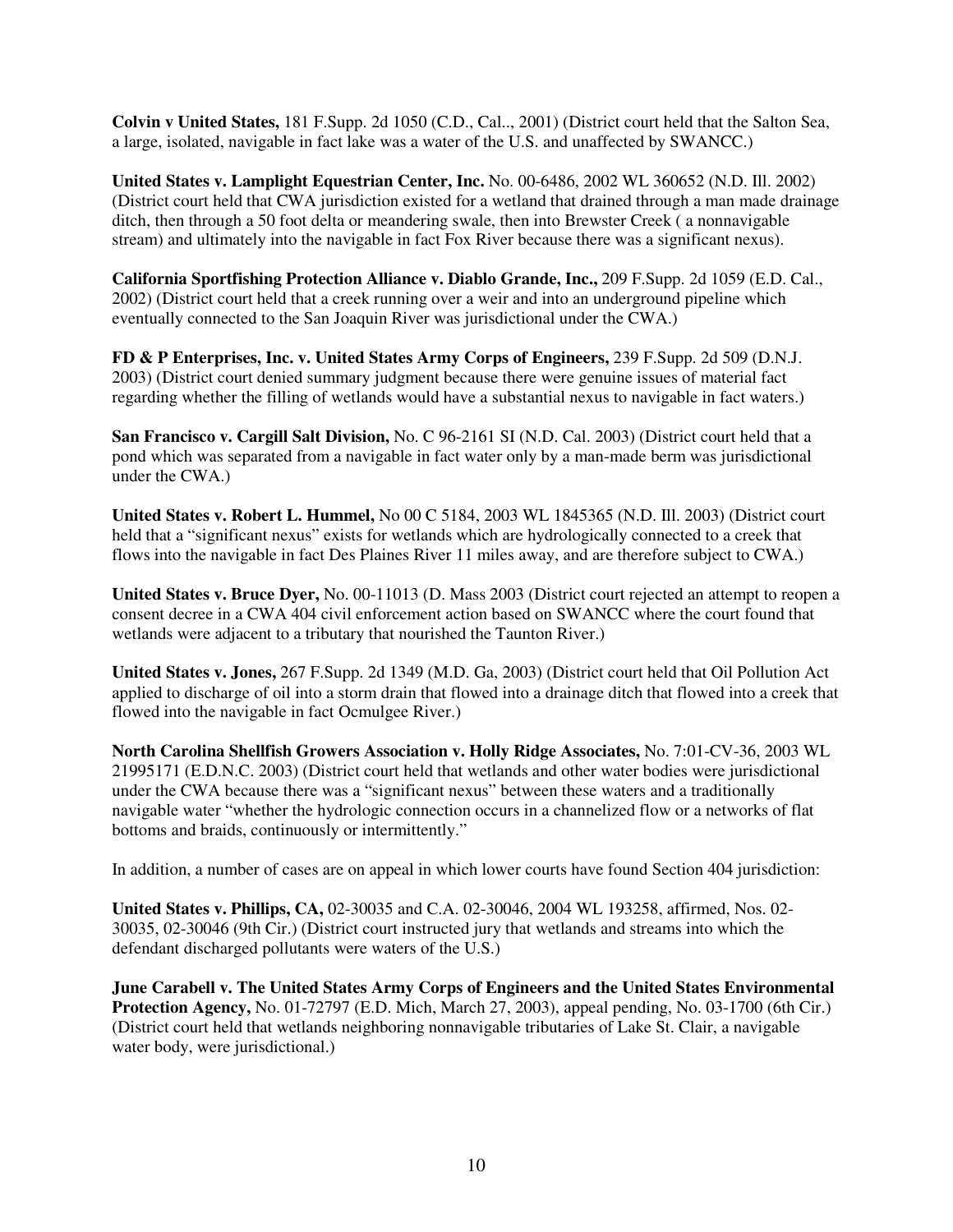**Baccarat Fremont Developers v. U.S. Army Corps of Engineers,** No. C 02-3317 (N.D. Cal. Aug. 11, 2003), appeal pending, No. 03-16586 (9th Cir.) (District court held that wetlands separated from jurisdictional waters by man-made berms are waters of the U.S.)

**Robert Brace v. United States,** 51 Fed. Cl. 649(2002) (U.S. Court of Federal Claims denied U.S. motion for summary judgment based on ruling that there was a factual dispute as to whether, post-SWANCC, a sufficient jurisdictional nexus existed between the wetlands at issue and navigable waters.)

Other decisions taking a less broad approach and holding that particular areas or waters were not jurisdictional include the following. It is to be noted that both Harken and Needham involve the Oil Pollution Control Act, not Section 404 of the Clean Water Act:

**Rice v. Harken Exploration Co.,** 250 F.3d 264 (5th Cir., 2001, reh'g (en banc) denied, 263 F.3d 167 (2001) (Court of Appeals held in an Oil Pollution Act case that discharges onto dry land which seeped through the ground into groundwater which, in turn, contaminated several intermittent streams was not jurisdictional under the Oil Pollution Act where there was little evidence in the record concerning how often the creek runs, how much water flows in it, and whether the creek ever flowed into a navigable body of water.)

**United States v. Needham, 2002 WL 1162790 (W.D. La. Ja. 22, 2002); rev'd by** 354 F.3d 340, (5th Cir.) (2003). (Court of Appeals held in an Oil Pollution Act case that the connection between an oil spill in a drainage ditch some 60 miles from the Gulf of Mexico shoreline and navigable waters was too tenuous for the OPA to apply.)

**United States v. RGM Corps.,** 222 F. Supp. 2d 780 (E.D. Va., July 26, 2002), appeal pending, No. 02- 2093 (4th Cir.) (Stayed pending decision in United States v. Newdunn) (District court held that Corps lacked regulatory jurisdiction over wetlands at issue.)

# **Remedial Congressional Action**

On February 27, 2003 Senators Feingold, Jeffords, and Boxer and Congressmen Oberstar, Dingell, Leach, and Boehlert introduced S.473 and HR. 962 to remedy the gap in federal wetland regulation created by SWANCC. This proposed Clean Water Authority Restoration Act of 2003 would clarify that Congress [intends Clean Water Act protections to apply to all wetlands. See http://Thomas.loc.gov/cgi](http://Thomas.loc.gov/cgi-bin/)bin/query/z?c108:S.473. No action has been taken on this bill.

# **WHAT DOES SWANCC MEAN TO THE STATES?**

Prior to SWANCC, virtually all wetlands throughout the Nation were (at least theoretically) subject to regulation under Section 404. Some were also regulated by state and local governments as will be discussed below. This broad federal coverage backed up and filled many of the gaps in geographical coverage of state and local regulatory programs.

When SWANCC was first issued there was rejoicing by some advocates of state's rights. That rejoicing became muted as the states faced the political and financial realities of developing wetland programs to address the gaps created by SWANCC.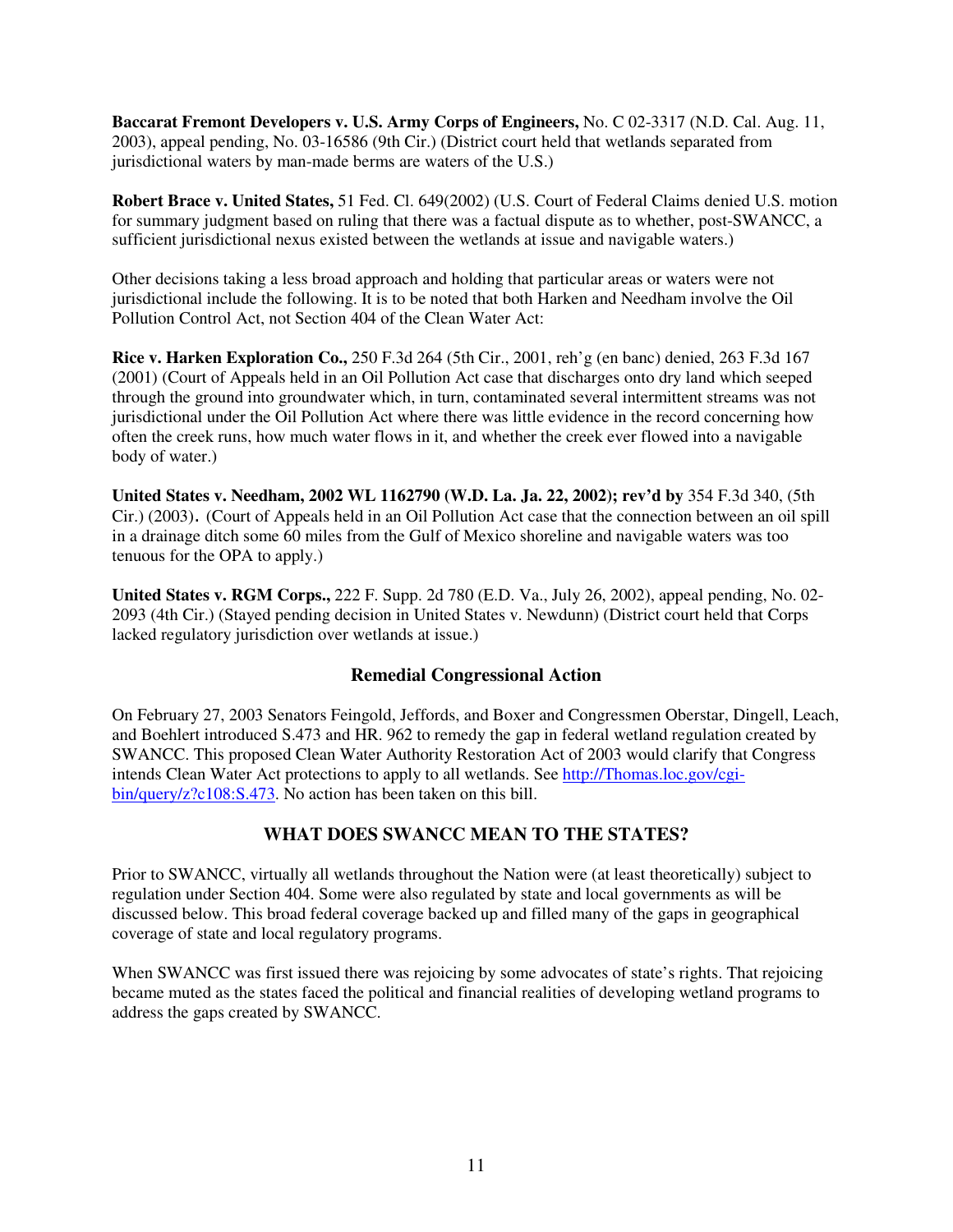## **State Estimates of Changes in the Scope of Federal Clean Water Act Jurisdiction**

How much wetland has been affected by the SWANCC decision? Unfortunately even after three years, it is still difficult to determine how much wetland is affected because there has been no definitive guidance from the regulatory agencies and only partial agreement in the courts concerning key issues such as the definition of "tributary", "adjacent", and "significant nexus" discussed above.

A number of states, however, have made estimates of the impact and provided them to EPA and Corps in response to the Advance Notice for Proposed Rule Making for SWANCC. These responses are summarized below. Note, particularly, the estimated impact of omitting nonnavigable streams from jurisdiction.

• **Arizona.** Over 95% of its waters are intermittent or ephemeral streams and redefinition of regulated water to omit intermittent and ephemeral streams would place 95% of its waters outside the CWA.

• **Delaware.** If only navigable and directly adjacent wetlands were regulated, 50% of all wetlands would be omitted from CWA jurisdiction and 92.4% of freshwater wetlands.

- **Florida.** 34 to 66% of total wetlands in Florida's Panhandle would be at risk.
- **Indiana.** Between 9% and 33% by area and 32 and 89% by number of waters would be excluded from CWA jurisdiction depending upon the definitions used for tributary and adjacency.
- **Iowa.** Between 11% and 72% of streams and wetlands will not be regulated, depending upon the definitions used for adjacency and tributary.

• **Kentucky.** If only streams that have perennial flow or are navigable were to be regulated, the CWA would not apply to the majority of stream miles.

• **Michigan.** 16.7% of wetlands would be removed from CWA jurisdiction.

• **Minnesota.** 12% to 23% would be omitted from CWA jurisdiction with a much higher percentage (up to 92%) in the Northern Glaciated Plains ecoregion.

• **Missouri.** If intermittent/ephemeral stream miles were omitted, 69-76% of all stream miles would be affected; 33% of the wetlands would be outside of CWA jurisdiction if an isolation threshold of 50 feet were used to determine isolation.

• **Montana.** If intermittent/ephemeral steam miles were omitted, 71% of all stream miles would be omitted.

• **Nebraska.** 40% of wetlands would be outside of CWA jurisdiction; 76% loss of coverage of stream miles if intermittent streams were omitted from coverage**.**

- **New Mexico.** Approximately 80% of the drainages in New Mexico are not perennial.
- **Rhode Island.** Nonnavigable tributary streams constitute 85% of the total stream miles in the state.

• **South Carolina.** More than 20% of all wetlands in two coastal counties could be delineated as isolated. Approximately 16% of total wetlands would be removed from regulation if intermittent streams were not used to determine jurisdiction.

• **South Dakota.** (?) 95-95% of wetland basins in Clark County and 98% of wetland acreage could be considered isolated.

- **Tennessee.** 57% of the rivers are non-navigable waters.
- **Texas.** Approximately 75-79 % of the stream miles are intermittent; approximately 48% of Texas Pollution Discharge Elimination Systems permitted wastewater discharges into intermittent streams; 8% of the wetlands in the coastal zone are isolated.
- **Virginia.** Up to 43% of Virginia's wetlands could become unregulated by the CWA.
- **Wisconsin.** 25 to 90% of Wisconsin wetlands could become unregulated by the CWA.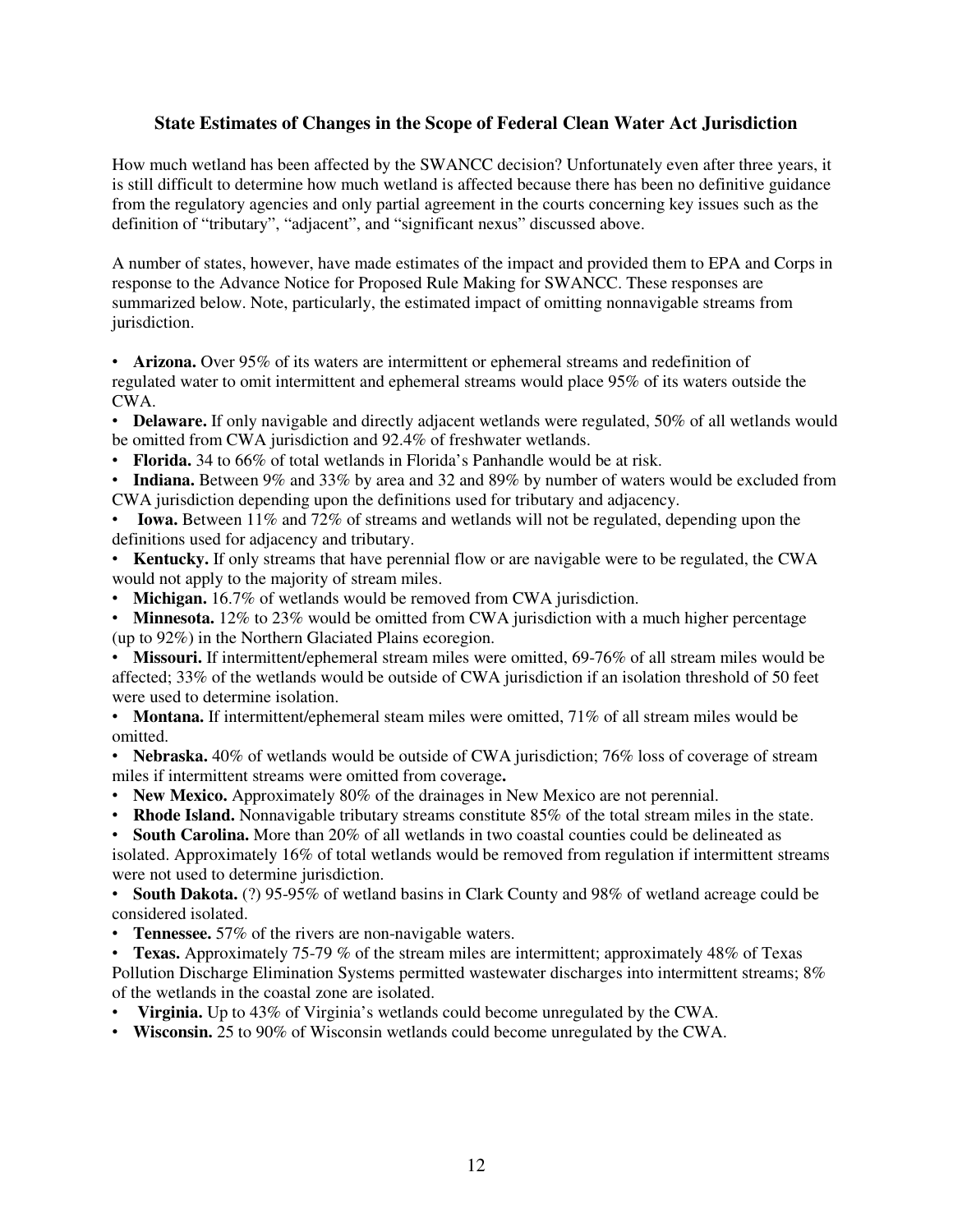#### **Impact of SWANCC on State Programs**

SWANCC has reduced the scope of state Section 401 programs since the scope of Section 401 programs depends upon the scope of federal Section 404 regulatory permitting authority. The impact upon wetland protection has been particularly great in the thirty-two states lacking independent freshwater wetland regulatory programs for isolated wetlands. In these states, prior to SWANCC, state wetland regulatory protection has been primarily achieved through Section 401 water quality certification procedures. Pursuant to Section 401 of the Water Pollution Control Amendments of 1972, applicants for a federal permit must also receive state water quality certification. The states have "veto" power on the federal permit and quite often condition certification. These conditions become part of a permit. State Section 401 water quality certification programs have also been important in states with explicit tidal and freshwater wetland regulatory statutes in filling the gaps in these programs.

State water quality certification for federal permits has allowed many states to exercise a significant measure of regulatory control over wetlands without the expense of establishing independent state permitting, monitoring, and enforcement programs. This has been particularly important in states with limited wetlands and limited budgets. With the Corps' Section 404(a) jurisdiction reduced, states will need to adopt their own independent programs if they wish to maintain a pre-SWANCC level of wetland protection.

*SWANCC* also somewhat limited the scope of state "assumption" under Section  $404(g)$  as indicated above. States will have less to "assume" from the federal government. Under Section  $404(g)$  states can "assume" Section 404(a) permitting power for waters other than traditionally navigable waters and adjacent wetlands. Prior to *SWANCC* the states could assume permitting for tributary waters and their adjacent wetlands and isolated waters and their adjacent wetlands. With the federal Section 404 jurisdiction no longer applicable to isolated waters and their adjacent wetlands, the only remaining "assumable" waters may be the tributary waters and wetlands adjacent to tributaries. This will reduce the incentive for state assumption by other states. In addition, existing assumption agreements may need to be partially rewritten although these changes will not be great. Only two states—Michigan and New Jersey—have assumed the Section 404 program and both states have adopted comprehensive state wetland programs.

*SWANCC* also affects state/Corps programmatic permitting agreements. Agreements may need to be revised (at least in their scope of application) because the Corps will no longer oversee state regulation of isolated waters and wetlands.

Finally, the scope of state Coastal Zone Management consistency review has been somewhat reduced in coastal states because activities in isolated wetlands in coastal zones are no longer subject to Section 404 permitting.

### **State Efforts to Fill the Gaps**

A number of states have made efforts to fill the gaps created by SWANCC. This action has taken several forms:

• **Extend water quality programs to explicitly include isolated and other wetlands**. This approach has been taken by Indiana, Ohio, South Carolina, and North Carolina.

• **Adopt limited legislation closing the gaps created by SWANCC (for states that already regulate some wetlands).** This approach has been taken by Wisconsin and Ohio.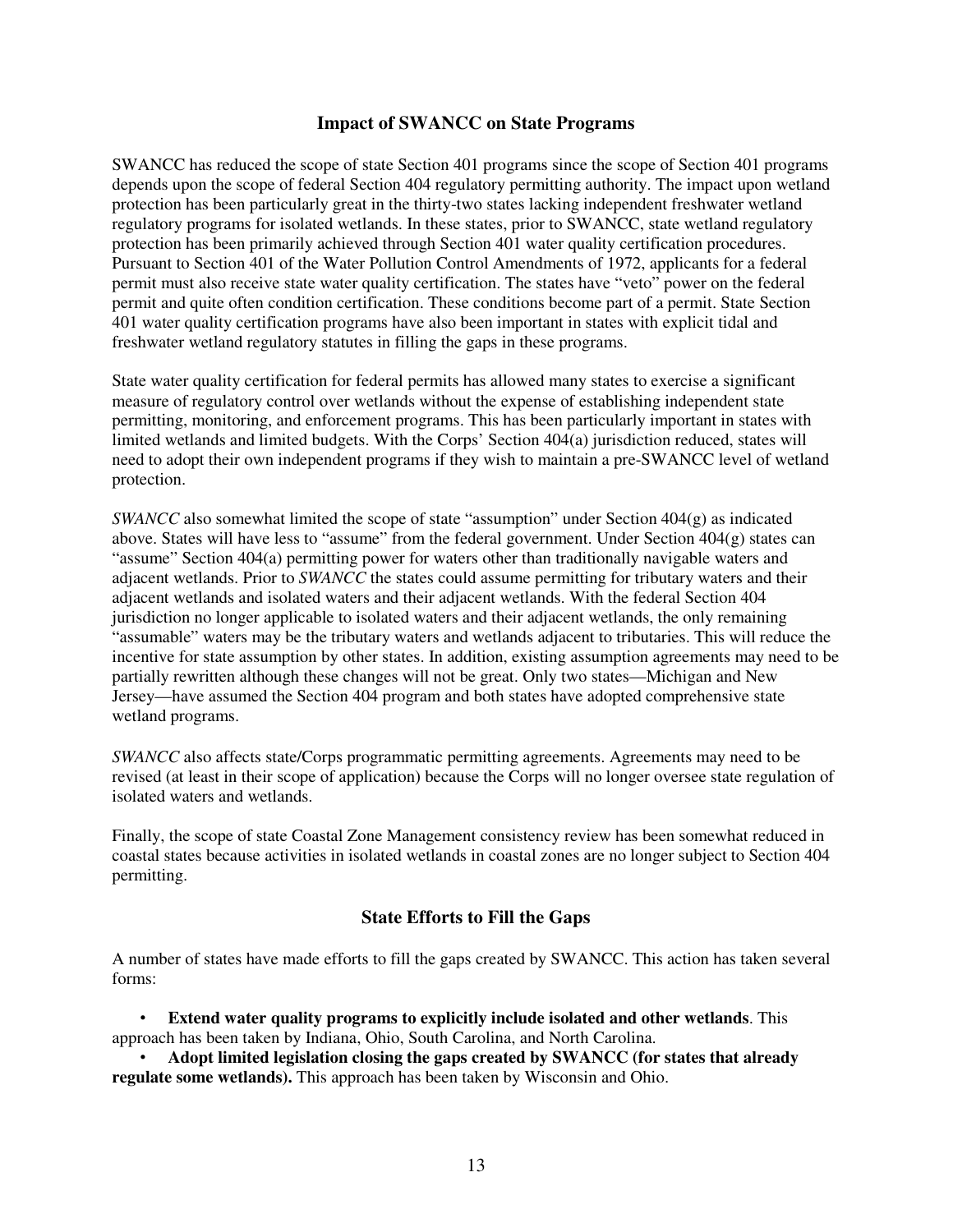• **Adopt new comprehensive wetland legislation.** No state has, as yet, taken this approach although a comprehensive wetland bill was introduced in Illinois. Many states, however, have adopted comprehensive wetland legislation over the last two decades such as Minnesota, Michigan, Massachusetts, Rhode Island, Maine, New Hampshire, New York, New Jersey, Connecticut, Maryland, Virginia, Florida, Vermont, Pennsylvania, and Oregon.

## **FILLING THE GAPS**

Given existing federal, state, and local regulatory programs including new efforts, how much of a gap now exists? What could be done to fill the gap?

# **The Continuing Gap**

As indicated above, the gap varies from Corps District to Corps District because the Section 404 program is being administered with somewhat different concepts of jurisdictional waters. This also affects the scope of the state Section 401 programs as described above.

This having been said, a considerable gap continues to exist in at least thirty two states without independent wetland regulations for isolated wetlands. This is because state and local wetland regulatory programs throughout the nation focus primarily upon navigable waters (using state tests for navigability), tributaries, and adjacent wetlands. See generally, Kusler, Jon et. al. 1995. State Wetland Regulation: Status of Programs and Emerging Trends, Association of State Wetland Managers, Berne, N.Y. 12023; Kusler, Jon and Richard Hamann. 1985. Wetland Protection: Strengthening the Role of the States. Proceedings of a National Symposium. Univ. of Florida College of Law, Gainesville. Association of State Wetland Managers, Berne, N.Y. 12023; Want, William. 1989 and 2000 revised edition. The Law of Wetland Regulation. Clark Boardman, New York, New York. World Wildlife Fund. 1992. Statewide Wetlands Strategies, A Guide to Protecting and Managing the Resource. Island Press, Washington, D.C. A brief summary of state programs includes:

**State regulatory programs for isolated freshwater wetlands.** State and cooperative state/local regulatory programs for isolated waters and wetlands are limited in thirty-two states due to lack of basic enabling statutes or lack of funding and staff for existing water quality regulatory efforts. Eighteen states now provide a protection for many isolated freshwater wetlands including Maine, Connecticut, New Hampshire, Rhode Island, Massachusetts, Vermont, New York, New Jersey, Maryland, Virginia, Florida, Minnesota, Michigan, Pennsylvania, Ohio, Wisconsin, North Carolina and Oregon. Most of these programs are, with the exception of New Jersey, New Hampshire, Pennsylvania, and Rhode Island, are cooperative state/local regulatory efforts where much of the actual regulation is achieved in cooperation with local governments. Some of the programs are very comprehensive and regulate virtually all wetlands such as New Hampshire, New Jersey, Maine and Pennsylvania. However, regulations are limited in many of the states by wetland size (e.g., 12.4 acres in New York's), mapping requirements, and exemptions for agriculture and other activities. State regulations do not generally apply to federal lands (one third of the nation's land).

Some additional states provide some limited protection for isolated wetlands. South Carolina regulates isolated wetlands in the coastal zone. A number of additional states such as California and Washington regulate some discharges into wetlands pursuant to comprehensive pollution control statutes. Some limited protection may be provided through critical area statutes and local land planning and management programs. However, these states have not established independently staffed and funded wetland regulatory efforts. To date, these states have relied primarily upon Section 401 water quality certification for Section 404 permits to gain a measure of state control.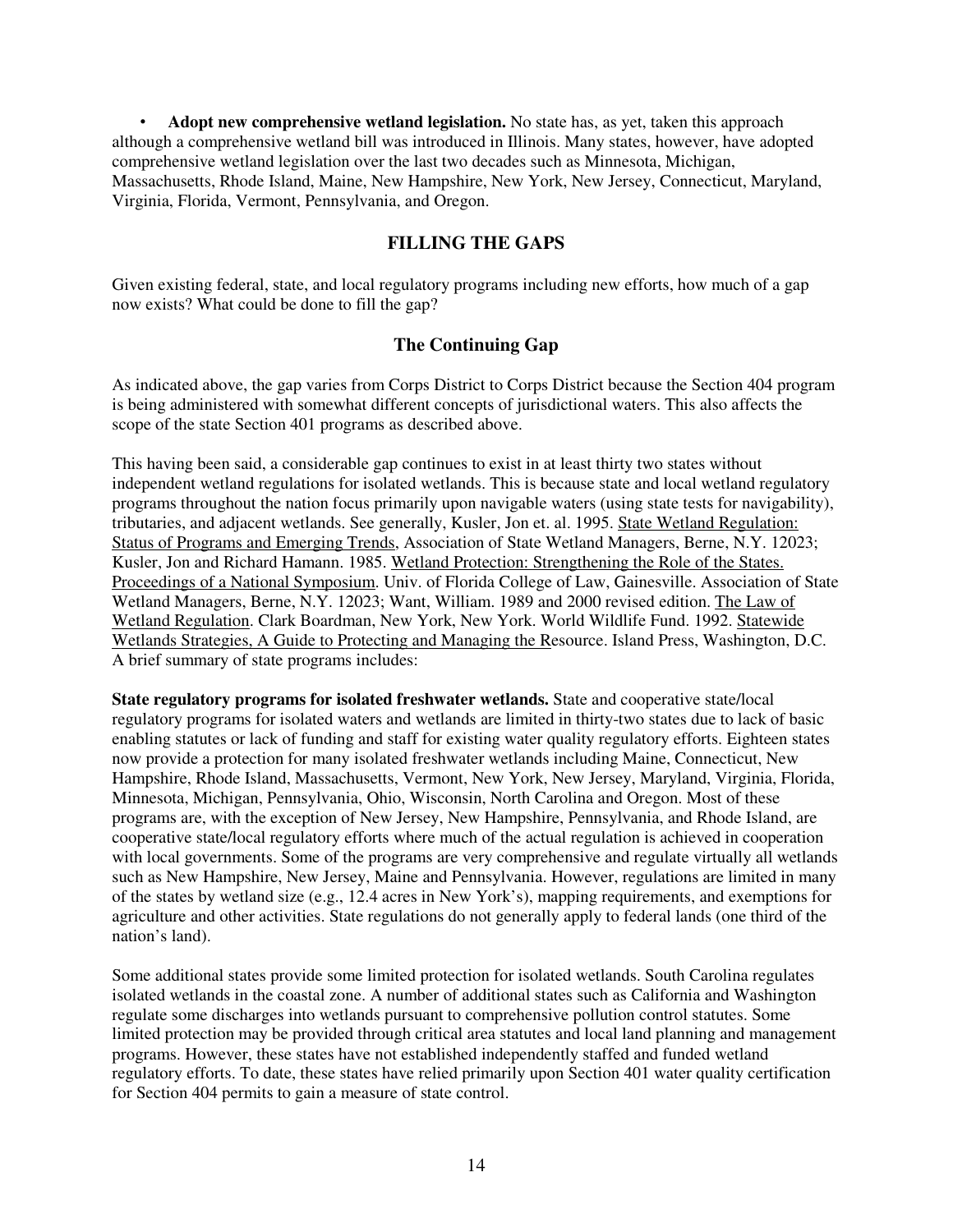Little or no state protection is provided in the states with some of the largest isolated wetland acreages such as Alaska, Louisiana, Texas, North Dakota, South Dakota, Georgia, Nebraska, Kansas, and Mississippi. A small number of local governments in these states have also adopted wetland protection regulations.

**State regulatory programs for wetlands adjacent to tributaries.** The number of states providing protection for wetlands adjacent to ephemeral tributaries is larger but the majority of states provide only limited protection for tributaries. Twenty-three states provide a least partial, independent protection for freshwater wetlands adjacent to tributaries. These include the eighteen states listed above which regulate isolated wetlands. They also include other states which provide some measure of protection for wetlands adjacent to tributaries through shoreland or shoreline zoning (Washington), state land use controls (Hawaii), drainage laws (North Dakota) and pollution control statutes (e.g., California, Nebraska). The latter vary greatly in scope. Most of these regulatory efforts lack comprehensiveness because they apply only to wetlands within "shoreline" or "shoreland" or other designated areas. Many of these wetland regulatory programs also limit regulation based on size as noted above. Most of these programs are, in fact, cooperative state/local programs (e.g., New York, Massachusetts, Maine, Connecticut, Florida, Oregon). Many but not all local governments in these states have adopted wetland protection overlay zones, conservancy zoning, or other regulations for at least a portion of the wetlands adjacent to tributaries.

The remaining twenty-seven states provide little or no protection for freshwater wetlands adjacent to ephemeral or intermittent tributaries.

#### **OPTIONS**

There are a number of actions that could be undertaken at the national, state, tribal and local levels tohelp close the gap created by SWANCC. A short list of options is provided below.

• **EPA and Corp's adoption of revised regulations.** EPA and the Corps will sooner or later need to adopt revised definitions for waters of the U.S. through rulemaking or less formal administrative actions. Revised definitions should be consistent so that interpretations of "regulated waters" do not vary greatly from one Corps district to another. Substantially different interpretations are not only unfair to landowners but create administrative nightmares for states with two, three, or more Districts. In redrafting guidance, EPA and the Corps will need to approach the concepts of "tributary" and "adjacency" with care to insure that wetlands with a substantial relationship or nexus (water quality, flood storage, flood conveyance, ground water recharge, etc.) to navigable waters and their tributaries continue to be regulated by the Section 404 program as well as navigable waters tributaries, adjacent wetlands, and interstate waters and wetlands.

• **Leadership from the Bush Administration.** The White House could help fill the gap in federal regulations and support state and local regulations in several ways. It could require that the individual Corps districts and EPA provide coordinated responses concerning the scope of Clean Water Act jurisdiction. This is much needed. It could require that federal agencies carefully comply with the Wetlands Executive Order for activities on federal lands including alternatives analysis and mitigation requirements. The Order might also be amended to more specifically address protection of isolated wetlands of federal lands. The White House could support increased funding for state programs and incentive programs for landowners, also much needed. It could work with Congressional committees to develop remedial legislation of the sort suggested below.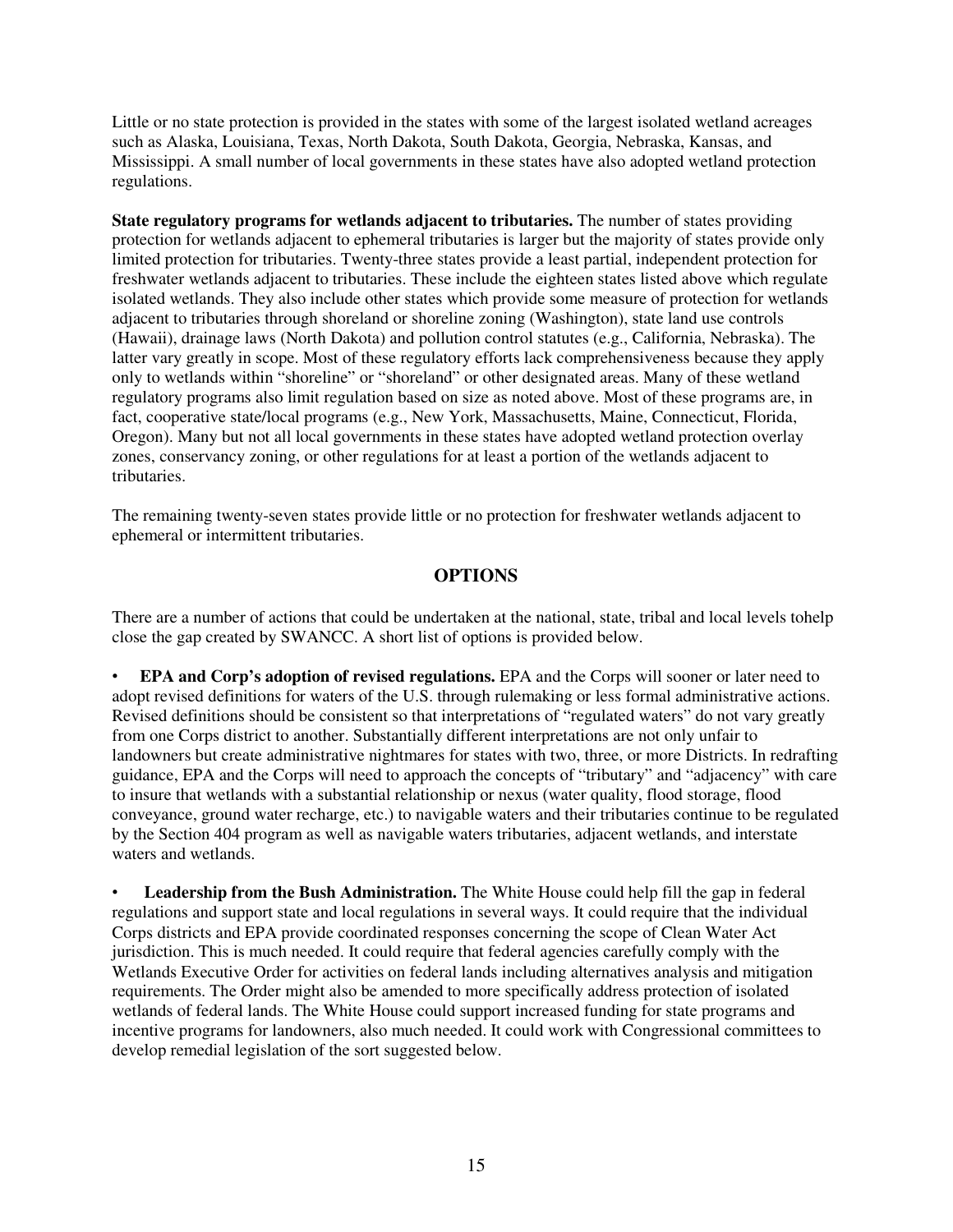• **Congressional adoption of an amendment to Section 404.** Congress could amend Section 404 to make clear that Section 404 (and the Clean Water Act more generally) applies to isolated wetlands and waters. Whether this would be considered Constitutional by the Supreme Court remains to be seen although it seems likely such an amendment would be upheld if criteria were included for regulated wetlands that clearly established links ("significant nexus") between isolated wetlands and waters and traditionally navigable waters and their tributaries (particularly hydrologic and water quality links) and if the roles of the states and local governments were more clearly and specifically spelled out with a more explicit sharing of powers. Such an amendment might also invoke treaty powers (i.e. protection as necessary to implement migratory bird treaties to which the U.S. is a party) as well as the Commerce Clause to provide a Constitutional basis for regulation.

Federal agencies with wetland maps and data bases such as the U.S. Fish and Wildlife Service, USDA Natural Resources Conservation Service, National Oceanic and Atmospheric Administration, and the U.S. Environmental Protection Agency could aid Congress in more accurately evaluating the impact of SWANCC and alternative amendment strategies by determining the acreage, numbers, and types of "isolated" wetlands which are encompassed by different interpretations for key terms such as tributary and adjacent. With alternative estimates concerning wetland acreages, numbers and types in hand, federal and state agencies could then project impacts upon functions and values. They could also better evaluate the need for and implications of possible statutory amendments.

• **Congressional adoption of broader wetlands legislation.** Congress could adopt more sweeping wetland and water regulatory provisions to replace Section 404. The U.S. Supreme Court might be particularly sympathetic to a comprehensive wetland statute tied into broader water quality protection and more explicitly involving states and local governments in a power-sharing arrangement. These provisions could not only address isolated wetlands but clarify federal/state/local roles including state assumption and programmatic permits for all wetlands. Background surveys concerning the impact of SWANNC on wetland resources of the sort suggested above could aid these efforts as well.

• **Congressional continuation and enhancement of landowner incentive programs.** Congress could continue and enhance the Wetland Reserve Program and other private landowner incentive programs to encourage protection of isolated wetlands through acquisition and easements rather than regulations. States and local governments could also more specifically target threatened isolated wetlands for acquisition or easements.

• **Congressional increase in funding of the state and tribal wetland grant program.** Congress could increase the present \$15-17 million per year EPA state wetland grant program to help states establish and implement wetland programs for isolated wetlands. Some increase in funds is essential if states are to take over some of the Corp's wetland permitting, monitoring, and enforcement roles.

• **Congressional and federal agency increase in federal technical assistance.** Congress could fund and federal agencies could update and expand wetland mapping, technical assistance, and funding to states, tribes and local governments to help them establish and implement wetland regulatory programs for isolated and other wetlands.

• **State amendment of water quality statutes and regulations to include wetlands.** State legislatures could adopt wetland "water quality" statutory amendments to state pollution control statutes and regulations. Such statutory or regulation amendment changes might include a redefinition of water to specifically include "wetlands" and a redefinition of "pollutants" to include discharges of fill material. Such a statute and the administrative regulations and the programs established pursuant to them might not provide comprehensive protection for all wetlands but it could provide some protection and would more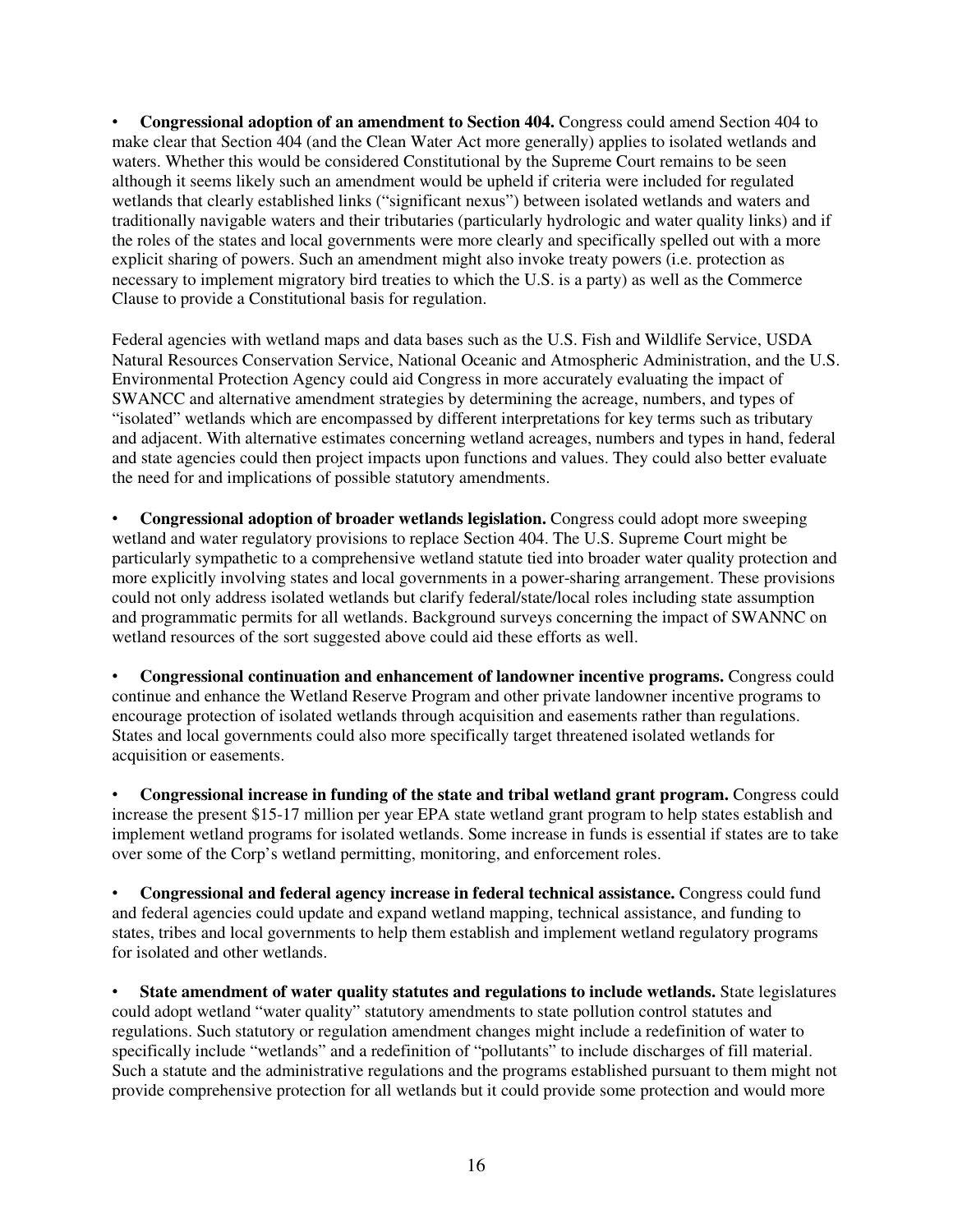closely integrate wetlands, water quality, and watershed management. Such an approach may be particularly attractive for states with limited wetland acreages and budgets.

A number of states such as California and Washington with broad existing water quality statutes and regulations could move to establish independent wetland permitting programs as part of water quality programs without the need for new legislation or regulations. However, to do so, they will need to find the funds and staffing to issue, monitor, and enforce wetland permits. And, this will not be easy.

• **State amendment of floodplain, critical area, sensitive area, river protection, public water, watershed management and other programs to include wetlands.** State legislatures could add protection of wetland functions and values into the goals and permitting criteria for floodplain regulation, critical area, sensitive area, watershed management, and other resource management statutes. Adding these goals could, to some extent, help protect isolated wetlands through existing programs without substantial new budgets. But, protection for isolated wetlands might also often be "spotty" due to the piecemeal coverage of these programs and lack of wetland expert staffs and budgets.

State adoption of more comprehensive wetland statutes. States could adopt more extensive "wetland regulatory" statutes similar to statutes adopted in Minnesota, New York, Massachusetts, New Hampshire, Maine, or other states. Such statutes could include goals, legislative findings of fact, wetland definition, wetland delineation criteria, mapping, permitting requirements and criteria, restoration provisions, mitigation bank provisions, tax incentives, and other types of provisions. Adoption of a comprehensive statute may be particularly appropriate in a state with large acreages of wetlands.

Filling the gap with comprehensive legislation will require new statutes and regulations, new staffing, additional training and added budgets. Many states will, therefore, be reluctant to assume this role even if there is political support. In addition, states and local governments may also be more vulnerable to takings claims and judgments since they, rather than the Corps, become the primary permitting authority.

• **Local government adoption of wetland plans and regulations, tax incentives, other incentives.**  Local governments could help fill the gaps by adopting comprehensive land and water use plans with wetland protection components, special wetland ordinances, floodplain ordinances with wetland provisions, wetland overlay zones as part of zoning regulations, or other regulations and measures to apply to isolated and other wetlands. They could provide tax incentives to landowners and help acquire wetlands for open space. States, federal agencies, and not for profits including local land trusts could assist local governments by providing model ordinances, wetland maps, wetland training, and funding.

# **LOOKING TO THE FUTURE**

The precise amount of wetland not presently subject to regulation as a result of the interpretation of the SWANCC decision by various Corps district offices remains to be seen but best estimates are in the 20%- 25% plus range for acreage and a higher percentage by number. The total will be less if jurisdiction is also based upon small drainage ditches and surface water flows during floods and other high water events. It will be much greater if a narrow concept of adjacency is applied and intermittent streams and adjacent wetlands are not regulated (perhaps as high as 70%-80%).

Rule making by the Corps and EPA to interpret critical terms and provide more guidance for field staff has been halted for the present to let the courts more fully address jurisdictional questions. But, rule making and perhaps action by Congress will be needed in the long run.